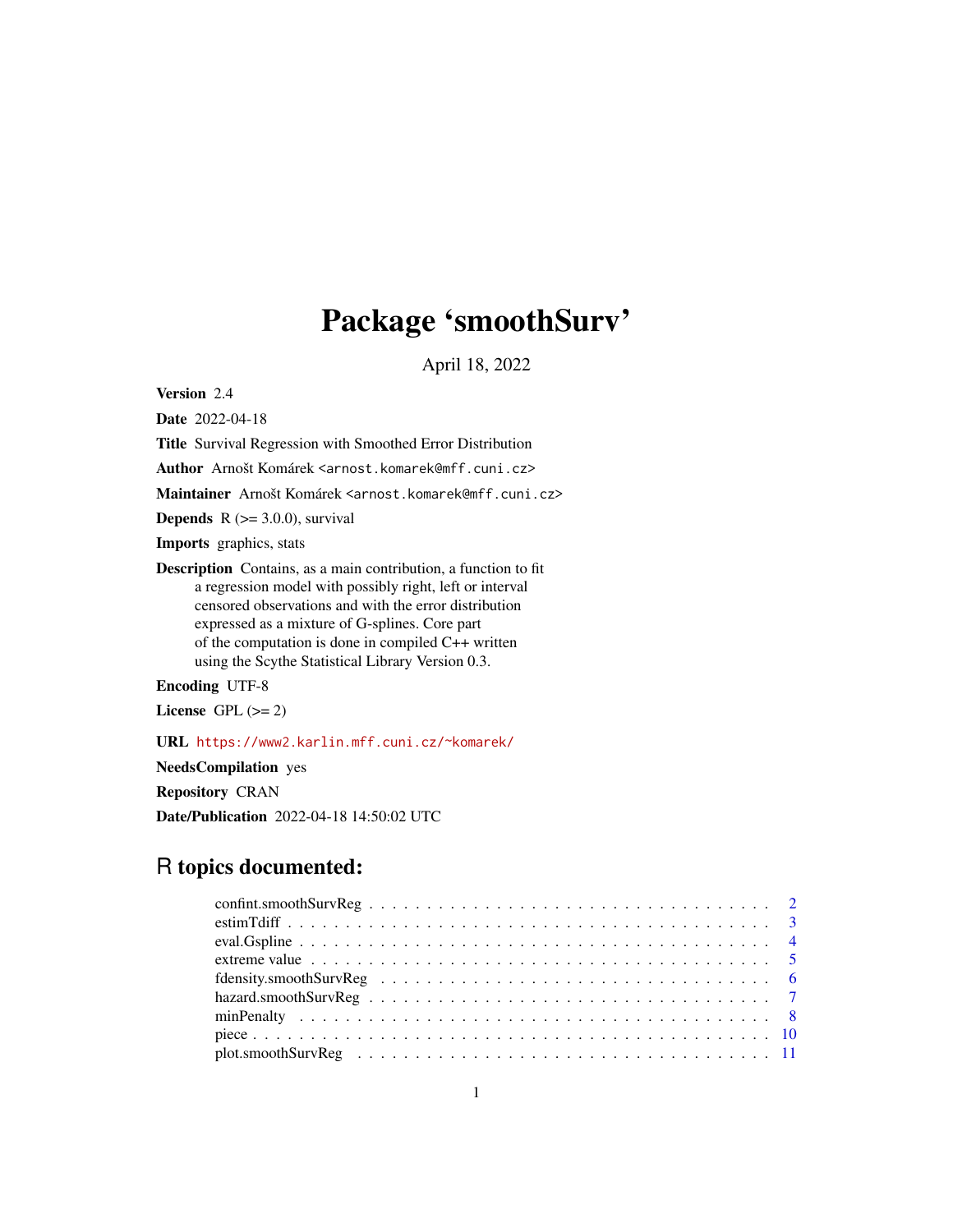<span id="page-1-0"></span>

| Index |  |
|-------|--|
|       |  |
|       |  |
|       |  |
|       |  |
|       |  |
|       |  |
|       |  |
|       |  |
|       |  |
|       |  |

confint.smoothSurvReg *Confidence Intervals for Regression Parameters of 'smoothSurvReg' Model*

# Description

Computes confidence intervals for one or more regression related parameters (regression coefficients, scale parameter or regression coefficients in a model for scale) for a 'smoothSurvReg' model.

#### Usage

## S3 method for class 'smoothSurvReg'  $confint(object, parm, level = 0.95,$ method = c("pseudo-variance", "asymptotic"), ...)

# Arguments

| object | Object of class smoothSurvReg.                                                                                                                                                                                                                                                                                                                           |
|--------|----------------------------------------------------------------------------------------------------------------------------------------------------------------------------------------------------------------------------------------------------------------------------------------------------------------------------------------------------------|
| parm   | A specification of which parameters are to be given confidence intervals, either<br>a vector of numbers or a vector of names. If missing, all parameters are consid-<br>ered.                                                                                                                                                                            |
| level  | The confidence level required.                                                                                                                                                                                                                                                                                                                           |
| method | Type of confidence intervals to b calculated. Option "pseudo-variance" provides<br>confidence intervals derived from inverted minus second derivatives of the pe-<br>nalized log-likelihood (pseudo-variance matrix), option "asymptotic" provides<br>confidence intervals derived from the asyptotic covariance matrix of the param-<br>eter estimates. |
| .      | Argument included in the function parameters for the compatibility with the<br>generic function.                                                                                                                                                                                                                                                         |

#### Value

A matrix (or vector) with columns giving lower and upper confidence limits for each parameter. These will be labelled as  $(1 - level)/2$  and  $1 - (1 - level)/2$  in % (by default 2.5 % and 97.5 %).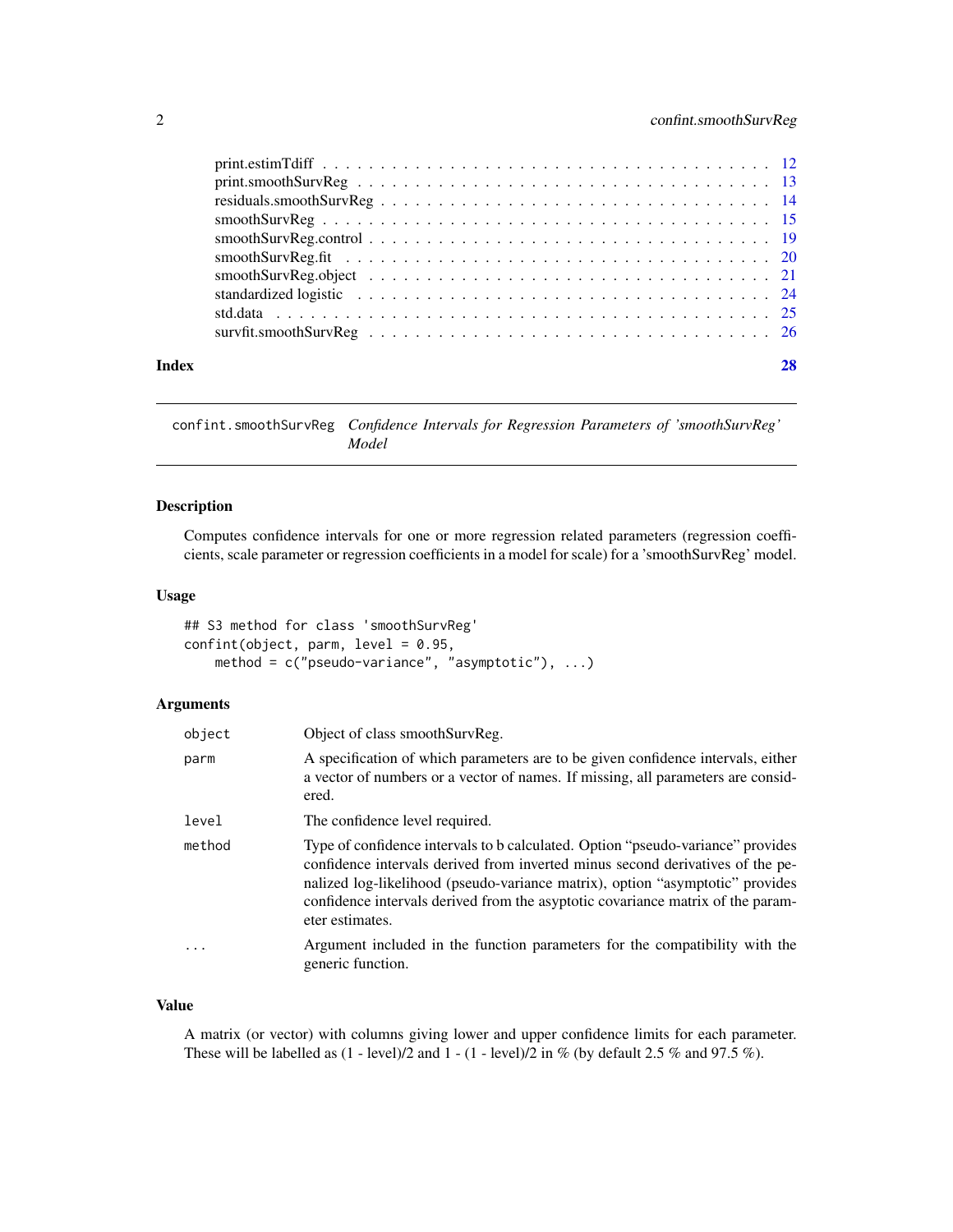#### <span id="page-2-0"></span>estimTdiff 3

# Author(s)

Arnošt Komárek <arnost.komarek@mff.cuni.cz>

#### See Also

[smoothSurvReg](#page-14-1)

| estimTdiff | Estimate expectation of survival times and their difference from the |
|------------|----------------------------------------------------------------------|
|            | results given by survival regression function                        |

# Description

Estimate expectation of survival times and their difference from the results given by survival regression function

# Usage

```
estimTdiff(x, ...)
## S3 method for class 'smoothSurvReg'
estimTdiff(x, cov1, cov2, logscale.cov1, logscale.cov2,
    time0 = 0, conf.level=0.95, ...)
```

| X             | Object of an appropriate class.                                                                                                                                                                                                                                                                                                                                                                                                                                                                                                                                                                                                                                                                                                                     |
|---------------|-----------------------------------------------------------------------------------------------------------------------------------------------------------------------------------------------------------------------------------------------------------------------------------------------------------------------------------------------------------------------------------------------------------------------------------------------------------------------------------------------------------------------------------------------------------------------------------------------------------------------------------------------------------------------------------------------------------------------------------------------------|
| cov1          | Vector or matrix with covariates values for which the expectations of the first<br>survival time are to be computed. It must be a matrix with as many columns<br>as is the number of covariates (interactions included, intercept excluded) or the<br>vector of length equal to the number of covariates (interactions included, inter-<br>cept excluded). If matrix is supplied then is assumed that each row of this matrix<br>gives one covariate combination for the first survival time. Intercept is not to be<br>included in cov1. If cov1 is missing an expectation of a survivor time for the<br>value of a covariate vector equal to zero is computed. If there is only intercept<br>in the model, this parameter must be always missing. |
| cov2          | Vector or matrix with covariate values for which the expectations of the second<br>survival time are to be computed. It must be of same size as cov1.                                                                                                                                                                                                                                                                                                                                                                                                                                                                                                                                                                                               |
| logscale.cov1 | Vector or matrix with covariate values for the expression of log-scale (if this<br>depended on covariates) for the first survival time. It can be omitted in the case<br>that log-scale was common for all observations.                                                                                                                                                                                                                                                                                                                                                                                                                                                                                                                            |
| logscale.cov2 | Vector or matrix with covariate values for the expression of log-scale (if this<br>depended on covariates) for the second survival time. It can be omitted in the<br>case that log-scale was common for all observations.                                                                                                                                                                                                                                                                                                                                                                                                                                                                                                                           |
| time0         | Starting time of the follow-up as used in the model. I.e. the model is assumed<br>to be $\log(T - time0) = x'\beta + \sigma \varepsilon$                                                                                                                                                                                                                                                                                                                                                                                                                                                                                                                                                                                                            |
| conf.level    | confidence level of produced confidence intervals.                                                                                                                                                                                                                                                                                                                                                                                                                                                                                                                                                                                                                                                                                                  |
|               | who knows                                                                                                                                                                                                                                                                                                                                                                                                                                                                                                                                                                                                                                                                                                                                           |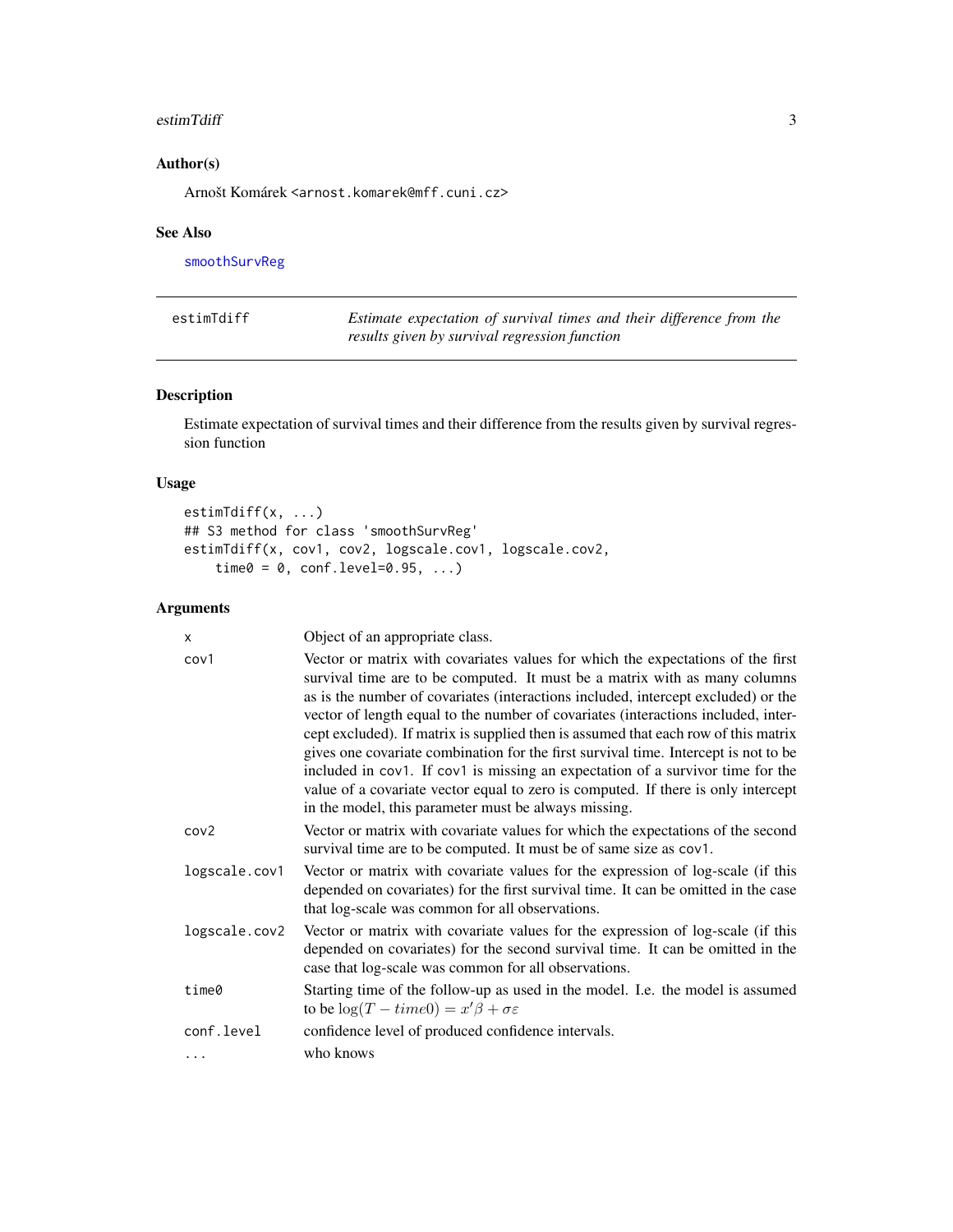#### <span id="page-3-0"></span>Value

A data.frame with columns named "ET1", "sd.ET1", "ET1.lower", "ET1.upper", 'ET2", "sd.ET2", "ET2.lower", "ET2.upper", "diffT", "sd.diffT", "diffT.lower", "diffT.upper" giving the estimates of expected values of the survival times for covariate values given in rows of cov1 and logscale.cov1, their standard errors, estimates of expected values of survival times for covariate values given in rows of cov2 and logscale.cov2, their standard errors and estimates of a difference of expected values of survival times for covariate values given in rows of cov1, logscale.cov1 and cov2, logscale.cov2, their standard errors and confidence intervals.

#### Author(s)

Arnošt Komárek <arnost.komarek@mff.cuni.cz>

#### See Also

[smoothSurvReg](#page-14-1)

<span id="page-3-1"></span>eval.Gspline *Evaluate a G-spline in a grid of values*

#### Description

This function computes values of

$$
f(x) = \sum_{j=1}^{g} c_j \varphi_{\mu_j, \sigma_j^2}(x)
$$

in a grid of  $x$  values.

In above expression,  $\varphi_{\mu_j, \sigma_j^2}(x)$  denotes a density of  $N(\mu_j, \sigma_j^2)$ .

#### Usage

eval.Gspline(Gspline, grid)

#### Arguments

| Gspline | A data frame with at least three columns named "Knot", "SD basis" and "c                                                             |
|---------|--------------------------------------------------------------------------------------------------------------------------------------|
|         | coef." which determine $\mu_1, \ldots, \mu_q, \sigma_1, \ldots, \sigma_q$ and $c_1, \ldots, c_q$ . Data frame with                   |
|         | such properties can be found e.g. as spline component of the resulting object<br>returned by functions smoothSurvReg and minPenalty. |
| grid    | A numeric vector giving the grid of x values at which the G-spline is to be<br>evaluated.                                            |

#### Value

A data.frame with columns named "x" (grid) and "y" (G-spline values).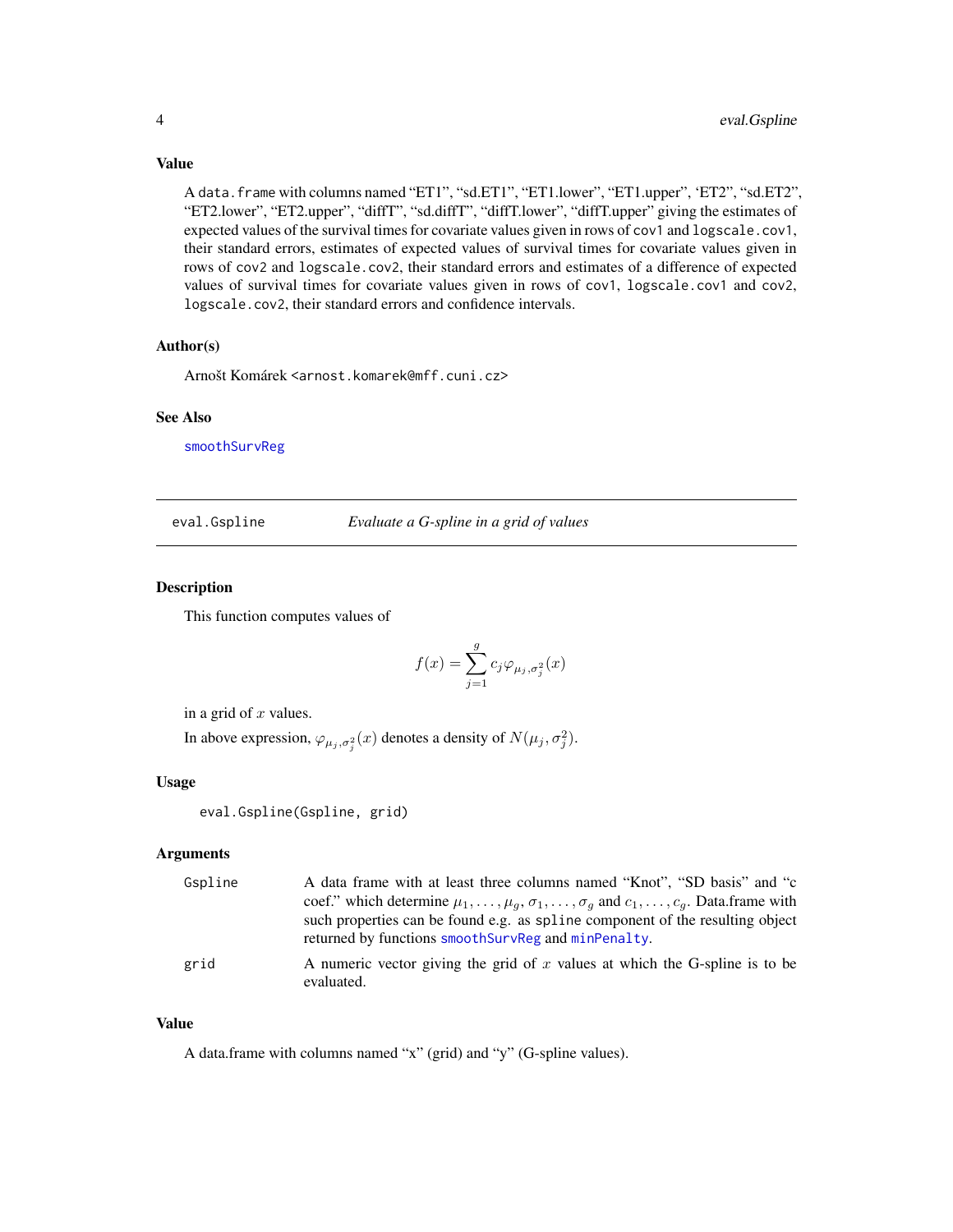# <span id="page-4-0"></span>extreme value 5

#### Author(s)

Arnošt Komárek <arnost.komarek@mff.cuni.cz>

#### Examples

```
spline <- minPenalty(knots=seq(-4.2, 4.2, by=0.3), sdspline=0.2, difforder=3)$spline
values <- eval.Gspline(spline, seq(-4.5, 4.5, by=0.05))
plot(values, type="l", bty="n", lwd=3)
```
extreme value *Density of the Extreme Value Distribution of a Minimum.*

#### Description

Density function of the extreme value distribution of a minimum with location  $\alpha$  and scale  $\beta$  and the density of the standardized version (with zero mean and unit variance).

#### Usage

dextreme(x, alpha=0, beta=1) dstextreme(x)

#### Arguments

| $\mathsf{x}$ | Vector of quantiles.           |
|--------------|--------------------------------|
| alpha        | Vector of location parameters. |
| beta         | Vector of scale parameters.    |

# Details

Extreme value distribution of a minimum with the location  $\alpha$  and the scale  $\beta$  has a density

$$
f(x) = \frac{1}{\beta} \exp\left[\frac{x - \alpha}{\beta} - \exp\left(\frac{x - \alpha}{\beta}\right)\right]
$$

the mean equal to  $\alpha - \beta e$ , where e is approximately 0.5772 and the variance equal to  $\beta^2 \frac{\pi}{6}$ . Its standardized version is obtained with  $\alpha = \frac{\sqrt{6}}{\pi} e$  and  $\beta = \frac{\sqrt{6}}{\pi}$ 

# Value

The value of the density.

#### Author(s)

Arnošt Komárek <arnost.komarek@mff.cuni.cz>

#### Examples

```
dextreme(1, (sqrt(6)/pi)*0.5772, sqrt(6)/pi)
dstextreme(1) ## approximately same result as on the previous row
```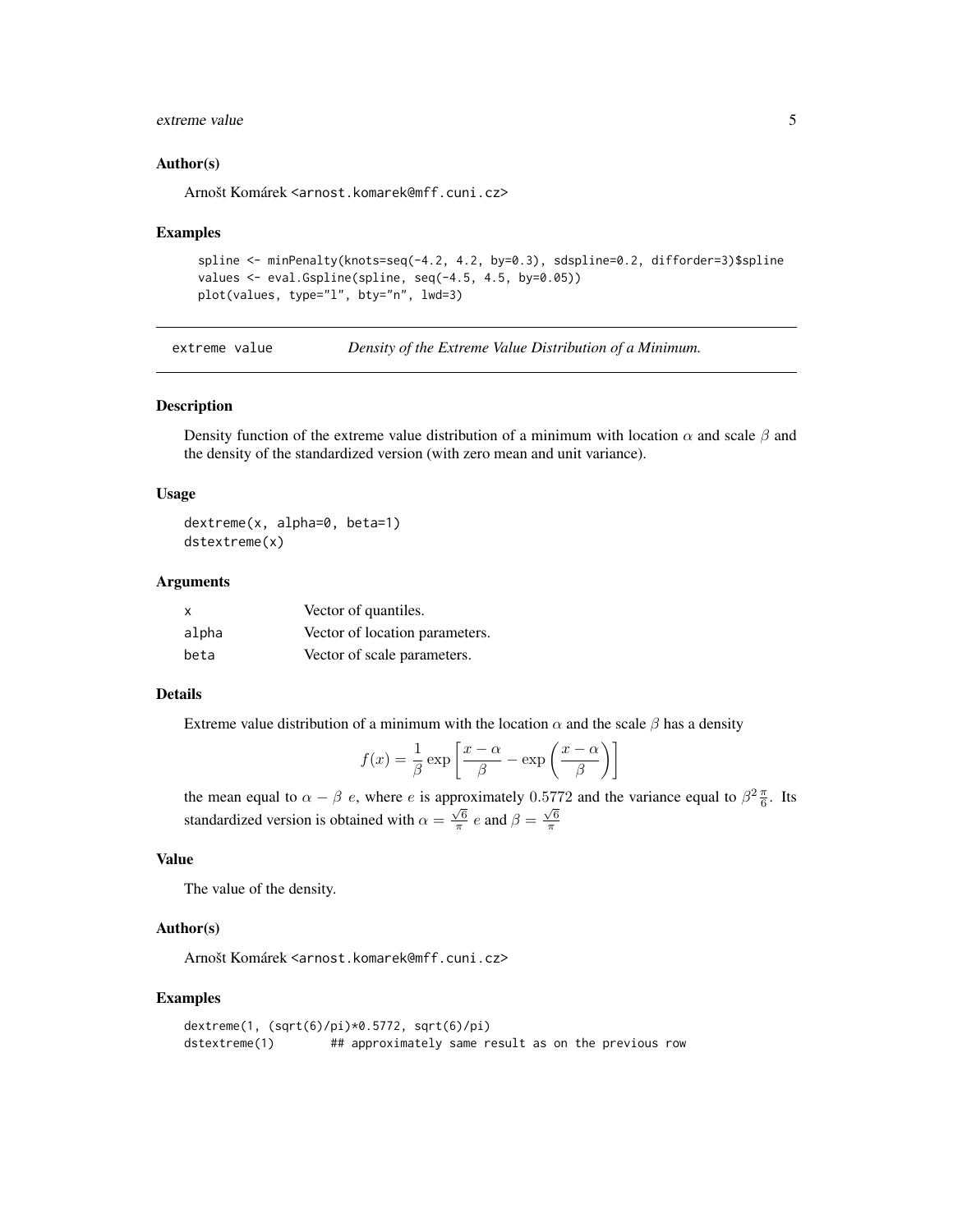```
fdensity.smoothSurvReg
```
*Density for Objects of Class 'smoothSurvReg'*

# Description

Compute and plot density function for given combinations of covariates based on the fitted model.

# Usage

```
## S3 method for class 'smoothSurvReg'
fdensity(x, cov, logscale.cov, time0 = 0, plot = TRUE,
   by, xlim, ylim, xlab = "t", ylab = "f(t)",
   type = "l", lty, main, sub, legend, bty = "n", cex.legend = 1, ...)
```
# Arguments

| X            | Object of class smoothSurvReg.                                                                                                                                                                                                                                                                                                                                                                                                                                                                                                                                             |
|--------------|----------------------------------------------------------------------------------------------------------------------------------------------------------------------------------------------------------------------------------------------------------------------------------------------------------------------------------------------------------------------------------------------------------------------------------------------------------------------------------------------------------------------------------------------------------------------------|
| COV          | Vector or matrix with covariates values for which the survivor curve/cdf is to<br>be computed and plotted. It must be a matrix with as many columns as is the<br>number of covariates (interactions included) or the vector of length equal to the<br>number of covariates (interactions included). Intercept is not to be included in<br>cov. If cov is missing a survivor curve for the value of a covariate vector equal<br>to zero is plotted. If there is only intercept in the model the survivor curve based<br>on the fitted error distribution is always plotted. |
| logscale.cov | Vector or matrix with covariate values for the expression of log-scale (if this de-<br>pended on covariates). It can be omitted in the case that log-scale was common<br>for all observations.                                                                                                                                                                                                                                                                                                                                                                             |
| time0        | Starting time of the follow-up as used in the model. I.e. the model is assumed<br>to be $\log(T - time0) = x'\beta + \sigma \varepsilon$                                                                                                                                                                                                                                                                                                                                                                                                                                   |
| plot         | If TRUE the plot is directly produced, otherwise only a data. frame with infor-<br>mation used for later plotting is returned.                                                                                                                                                                                                                                                                                                                                                                                                                                             |
| by           | Step for a ploting grid. If missing it is automatically computed.                                                                                                                                                                                                                                                                                                                                                                                                                                                                                                          |
| xlim, ylim   | Arguments passed to the plot function.                                                                                                                                                                                                                                                                                                                                                                                                                                                                                                                                     |
| xlab, ylab   | Arguments passed to the plot function.                                                                                                                                                                                                                                                                                                                                                                                                                                                                                                                                     |
| type, lty    | Arguments passed to the plot function.                                                                                                                                                                                                                                                                                                                                                                                                                                                                                                                                     |
| main, sub    | Arguments passed to the plot function.                                                                                                                                                                                                                                                                                                                                                                                                                                                                                                                                     |
| legend, bty  | Argument passed to the plot function.                                                                                                                                                                                                                                                                                                                                                                                                                                                                                                                                      |
| cex.legend   | argument passed to cex argument of the legend function.                                                                                                                                                                                                                                                                                                                                                                                                                                                                                                                    |
| .            | Arguments passed to the plot function.                                                                                                                                                                                                                                                                                                                                                                                                                                                                                                                                     |

#### Value

A dataframe with columns named x and y where x gives the grid and y the values of the density function at that grid.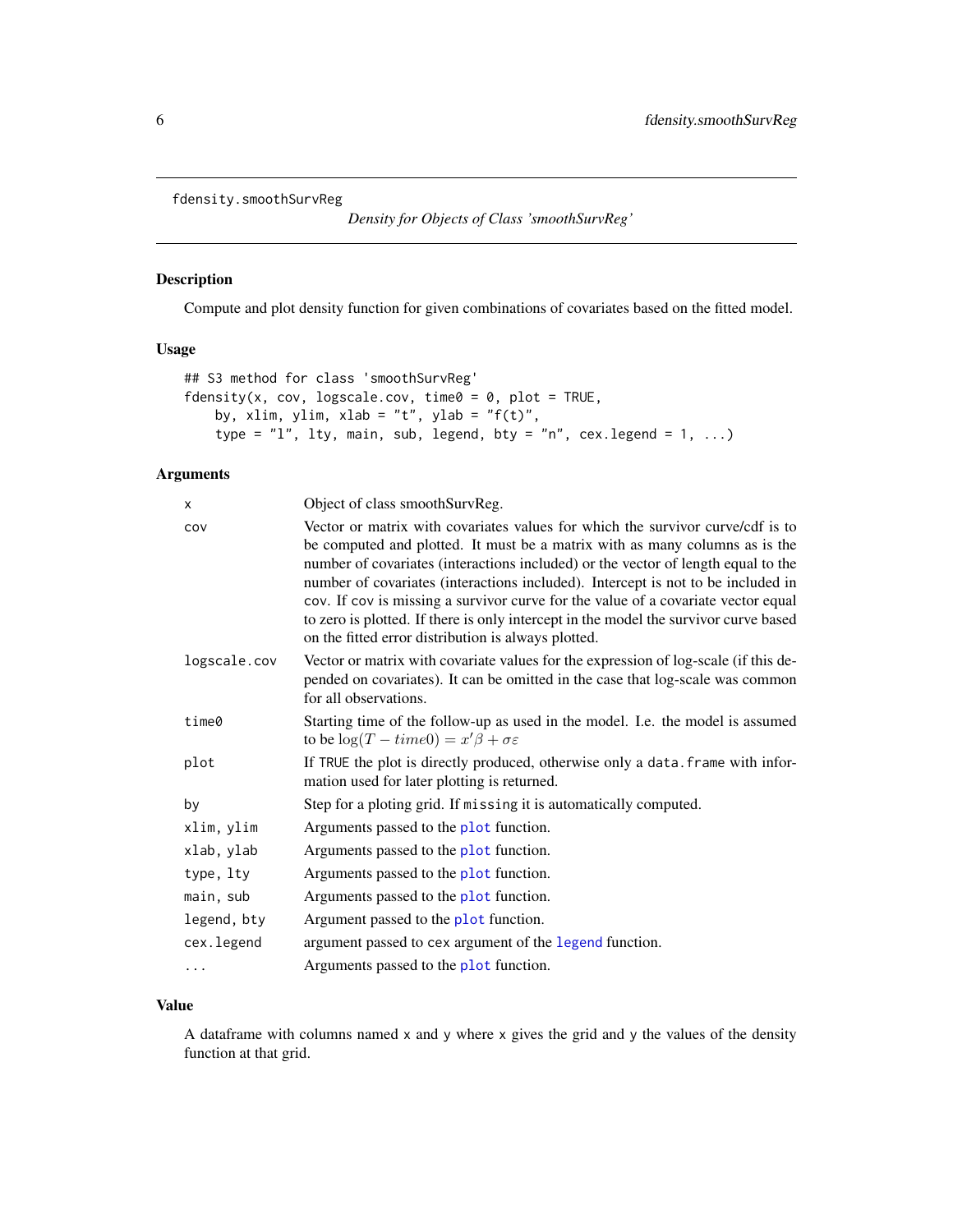# <span id="page-6-0"></span>Author(s)

Arnošt Komárek <arnost.komarek@mff.cuni.cz>

#### See Also

[smoothSurvReg](#page-14-1), [plot](#page-0-0)

hazard.smoothSurvReg *Hazard Curves for Objects of Class 'smoothSurvReg'*

# Description

Compute and plot hazard function for given combinations of covariates based on the fitted model.

# Usage

```
## S3 method for class 'smoothSurvReg'
hazard(x, cov, logscale.cov, time0 = 0, plot = TRUE,
   by, xlim, ylim, xlab = "t", ylab = "h(t)",
    type = "l", lty, main, sub, legend, bty = "n", cex.legend = 1, ...)
```

| x            | Object of class smoothSurvReg.                                                                                                                                                                                                                                                                                                                                                                                                                                                                                                                                             |  |
|--------------|----------------------------------------------------------------------------------------------------------------------------------------------------------------------------------------------------------------------------------------------------------------------------------------------------------------------------------------------------------------------------------------------------------------------------------------------------------------------------------------------------------------------------------------------------------------------------|--|
| COV          | Vector or matrix with covariates values for which the survivor curve/cdf is to<br>be computed and plotted. It must be a matrix with as many columns as is the<br>number of covariates (interactions included) or the vector of length equal to the<br>number of covariates (interactions included). Intercept is not to be included in<br>cov. If cov is missing a survivor curve for the value of a covariate vector equal<br>to zero is plotted. If there is only intercept in the model the survivor curve based<br>on the fitted error distribution is always plotted. |  |
| logscale.cov | Vector or matrix with covariate values for the expression of log-scale (if this de-<br>pended on covariates). It can be omitted in the case that log-scale was common<br>for all observations.                                                                                                                                                                                                                                                                                                                                                                             |  |
| time0        | Starting time of the follow-up as used in the model. I.e. the model is assumed<br>to be $\log(T - time0) = x'\beta + \sigma \varepsilon$                                                                                                                                                                                                                                                                                                                                                                                                                                   |  |
| plot         | If TRUE the plot is directly produced, otherwise only a data. frame with infor-<br>mation used for later plotting is returned.                                                                                                                                                                                                                                                                                                                                                                                                                                             |  |
| by           | Step for a ploting grid. If missing it is automatically computed.                                                                                                                                                                                                                                                                                                                                                                                                                                                                                                          |  |
| xlim, ylim   | Arguments passed to the plot function.                                                                                                                                                                                                                                                                                                                                                                                                                                                                                                                                     |  |
| xlab, ylab   | Arguments passed to the plot function.                                                                                                                                                                                                                                                                                                                                                                                                                                                                                                                                     |  |
| type, lty    | Arguments passed to the plot function.                                                                                                                                                                                                                                                                                                                                                                                                                                                                                                                                     |  |
| main, sub    | Arguments passed to the plot function.                                                                                                                                                                                                                                                                                                                                                                                                                                                                                                                                     |  |
| legend, bty  | Argument passed to the plot function.                                                                                                                                                                                                                                                                                                                                                                                                                                                                                                                                      |  |
| cex.legend   | argument passed to cex argument of the legend function.                                                                                                                                                                                                                                                                                                                                                                                                                                                                                                                    |  |
| .            | Arguments passed to the plot function.                                                                                                                                                                                                                                                                                                                                                                                                                                                                                                                                     |  |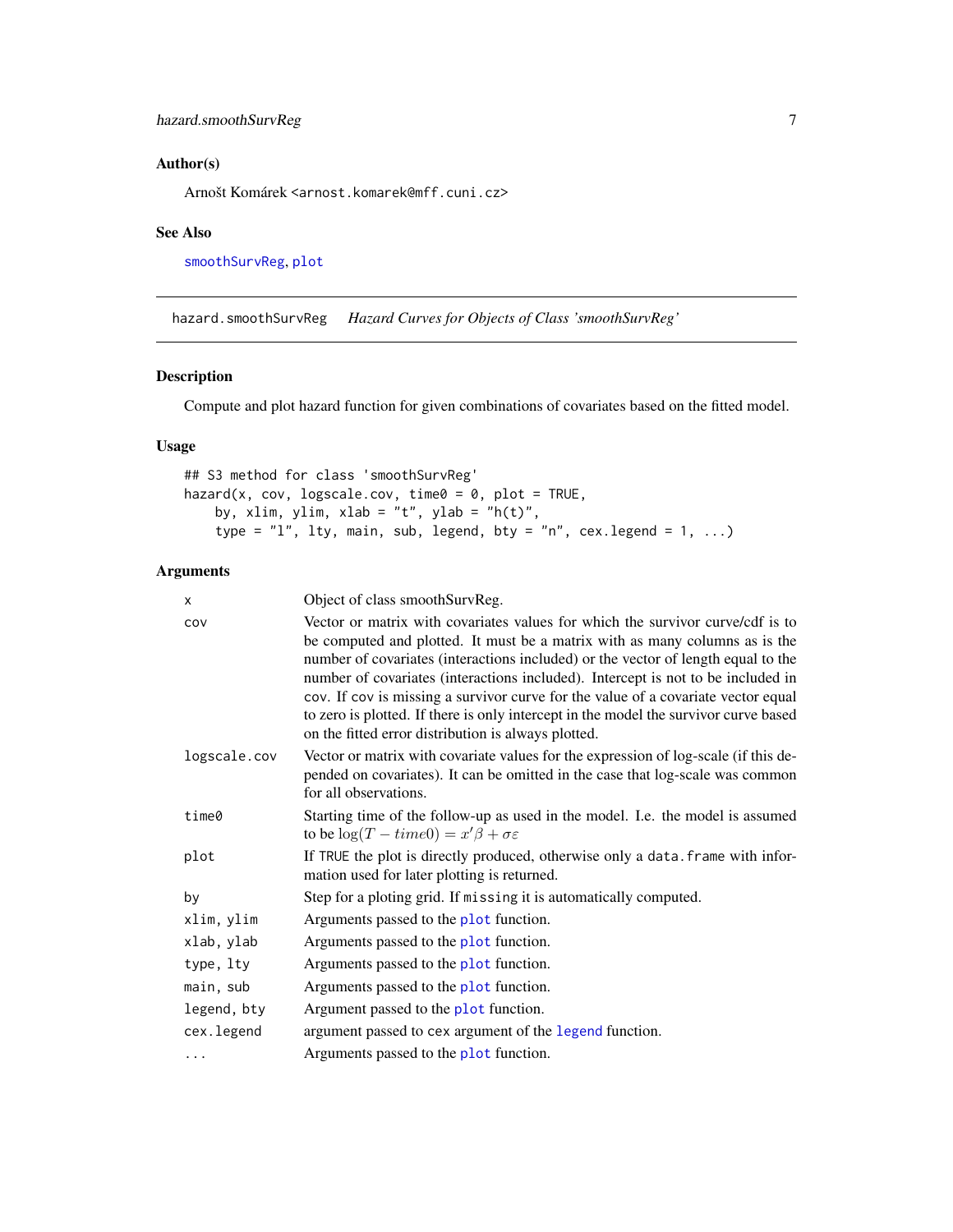#### <span id="page-7-0"></span>Value

A dataframe with columns named x and y where x gives the grid and y the values of the hazard function at that grid.

#### Author(s)

Arnošt Komárek <arnost.komarek@mff.cuni.cz>

#### See Also

[smoothSurvReg](#page-14-1), [plot](#page-0-0)

<span id="page-7-1"></span>

| minPenalty | Minimize the penalty term under the two (mean and variance) con- |
|------------|------------------------------------------------------------------|
|            | straints                                                         |

#### Description

This function minimizes

$$
\frac{1}{2} \sum_{j=m+1}^{g} \left(\Delta^m a_j\right)^2
$$

with respect to  $a_1, \ldots, a_g$  under the constraints

$$
\sum_{j=1}^{g} c_j \mu_j = 0
$$

and

$$
\sum_{j=1}^{g} c_j (\mu_j^2 + \sigma_0^2) = 1,
$$

where

$$
c_j = \frac{\exp(a_j)}{\sum_{l=1}^g \exp(a_l)}
$$

with one of  $a$ 's fixed to zero.

Note that the minimum is always zero. We are thus mainly interested in the point where the minimum is reached.

# Usage

```
minPenalty(knots = NULL, dist.range = c(-6, 6), by.knots = 0.3, sdspline = NULL,
   difforder = 3, init.c,
   maxiter = 200, rel.tolerance = 1e-10, toler.chol = 1e-15, toler.eigen = 1e-3,
   maxhalf = 10, debug = 0, info = TRUE)
```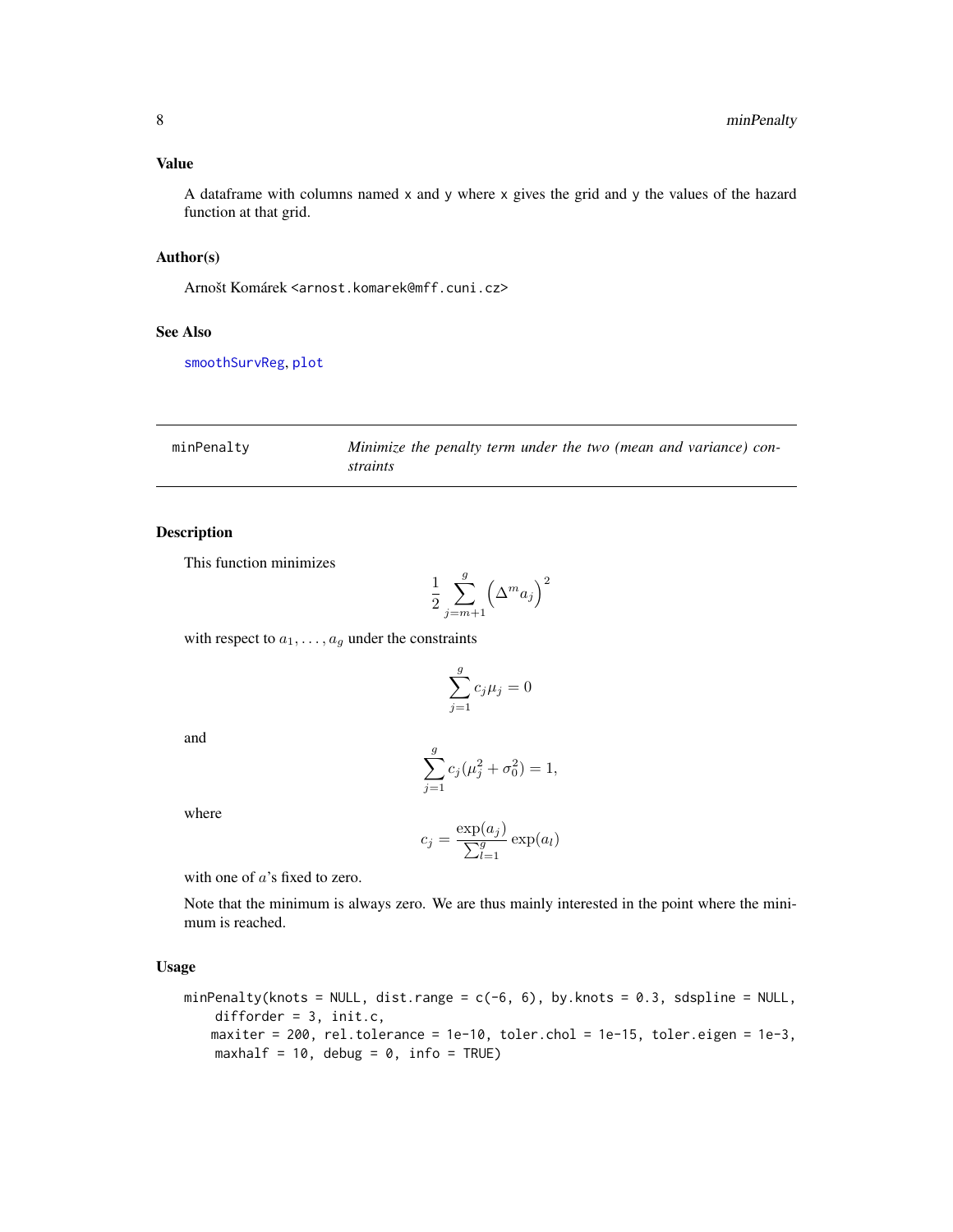# <span id="page-8-0"></span>minPenalty 9

# Arguments

| knots         | A vector of knots $\mu_1, \ldots, \mu_g$ .                                                                                                                                                                                                                                                  |  |
|---------------|---------------------------------------------------------------------------------------------------------------------------------------------------------------------------------------------------------------------------------------------------------------------------------------------|--|
| dist.range    | Approximate minimal and maximal knot. If not given by knots the knots are de-<br>termined as c(seq(0,dist.range[2],by = by.knots), seq(0,dist.range[1], by<br>= -by.knots)). The sequence of knots is sorted and multiple entries are re-<br>moved.                                         |  |
| by.knots      | The distance between the two knots used when building a vector of knots if these<br>are not given by knots.                                                                                                                                                                                 |  |
| sdspline      | Standard deviation $\sigma_0^2$ of the basis G-spline (here it appeares only in the variance<br>constraint). If not given it is determined as 2/3 times the maximal distance<br>between the two knots. If sdspline $\ge$ = 1 it is changed to 0.9 to be able to<br>satisfy the constraints. |  |
| difforder     | The order of the finite difference used in the penalty term.                                                                                                                                                                                                                                |  |
| init.c        | Optional vector of the initial values for the G-spline coefficients c, all values<br>must lie between 0 and 1 and must sum up to 1.                                                                                                                                                         |  |
| maxiter       | Maximum number of Newton-Raphson iterations.                                                                                                                                                                                                                                                |  |
| rel.tolerance | (Relative) tolerance to declare the convergence. For this function, the conver-<br>gence is declared if absolute value of the penalty is lower than rel. tolerance<br>and if both constraints are satisfied up to rel. tolerance.                                                           |  |
| toler.chol    | Tolerance to declare Cholesky decomposition singular.                                                                                                                                                                                                                                       |  |
| toler.eigen   | Tolerance to declare an eigen value of a matrix to be zero.                                                                                                                                                                                                                                 |  |
| maxhalf       | Maximum number of step-halving steps if updated estimate leads to a decrease<br>of the objective function.                                                                                                                                                                                  |  |
| debug         | If non-zero print debugging information.                                                                                                                                                                                                                                                    |  |
| info          | If TRUE information concerning the iteration process is printed during the com-<br>putation to the standard output.                                                                                                                                                                         |  |

# Value

A list with the components "spline", "penalty", "warning", "fail".

| spline  | A data frame with columns named "Knot", "SD basis", "c coef." and "a coef."<br>which gives the optimal values of $c_1, \ldots, c_g$ and $a_1, \ldots, a_g$ in the latter two<br>columns. This data frame can be further worked out using the function eval. Gspline. |
|---------|----------------------------------------------------------------------------------------------------------------------------------------------------------------------------------------------------------------------------------------------------------------------|
| penalty | The value of the penalty term when declaring convergence.                                                                                                                                                                                                            |
| warning | Possible warnings concerning the convergence.                                                                                                                                                                                                                        |
| fail    | Failure indicator. It is zero if everything went OK.                                                                                                                                                                                                                 |

# Author(s)

Arnošt Komárek <arnost.komarek@mff.cuni.cz>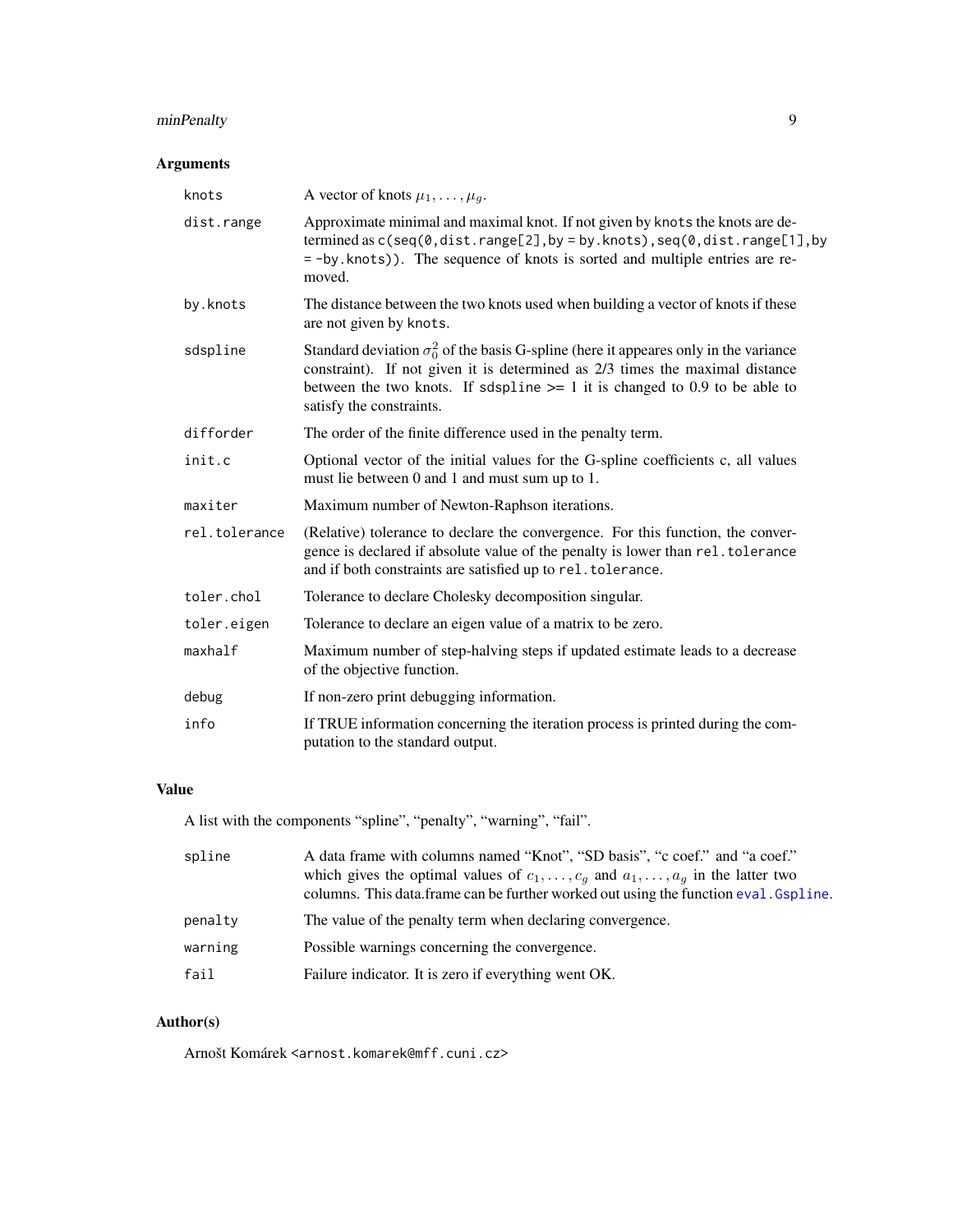# Examples

```
optimum <- minPenalty(knots=seq(-4.2, 4.2, by = 0.3), sdspline=0.2, difforder=3)
where <- optimum$spline
print(where)
show <- eval.Gspline(where, seq(-4.2, 4.2, by=0.05))
plot(show, type="l", bty="n", lwd=2)
```
piece *Left Continuous Piecewise Constant Function with a Finite Support.*

# Description

Function to evaluate a left continuous piecewise constant function with a finite support.

# Usage

```
piece(x, breaks, values)
```
#### Arguments

| $\mathsf{x}$ | Vector of values where the piecewise constant function should be evaluated.                                                                                                                                                                                                                                 |
|--------------|-------------------------------------------------------------------------------------------------------------------------------------------------------------------------------------------------------------------------------------------------------------------------------------------------------------|
| breaks       | Vector of sorted breakpoints of the piecewise constant function.                                                                                                                                                                                                                                            |
| values       | Values of the piecewise constant function. It takes the value value $[i]$ on the in-<br>terval (breaks[i], breaks[i+1]]. The function is assumed to be zero outside<br>its range specified as (breaks[1], breaks[length(breaks)]]. The length of<br>the vector values must be equal to length (breaks) $-1$ |

#### Value

The value of the piecewise constant function.

## Author(s)

Arnošt Komárek <arnost.komarek@mff.cuni.cz>

# Examples

my.breaks <- c(-2, 1.5, 4, 7) my.values <- c(0.5, 0.9, -2) grid  $\leq$  seq(-3, 8, by = 0.25) piece(grid, my.breaks, my.values)

<span id="page-9-0"></span>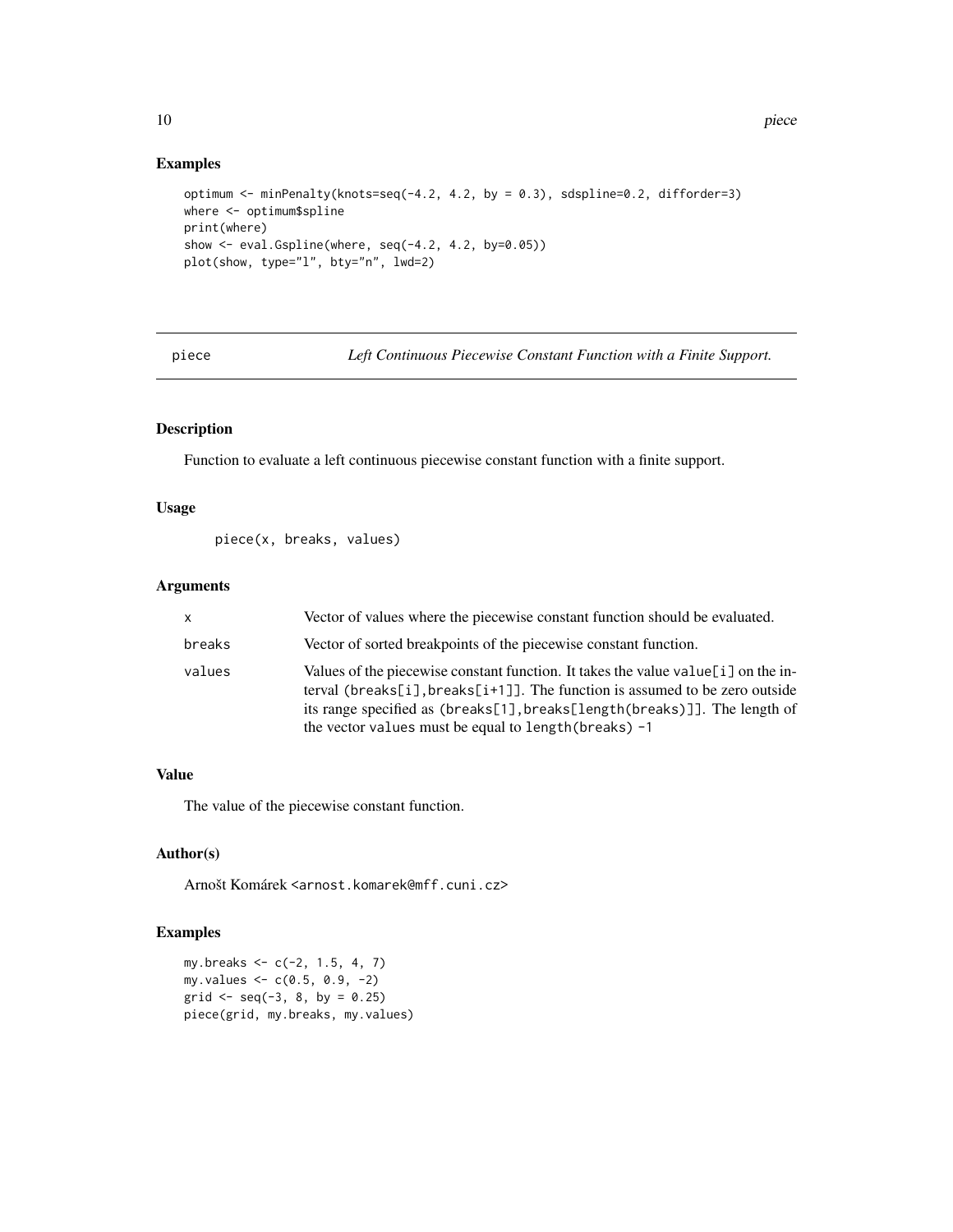<span id="page-10-0"></span>plot.smoothSurvReg *Plot Objects of Class 'smoothSurvReg'*

# Description

Plot the fitted error distribution.

# Usage

```
## S3 method for class 'smoothSurvReg'
plot(x, plot = TRUE, result = TRUE, knots = TRUE,compare = TRUE, components = FALSE, standard = TRUE,
   by, toler.c = 1e-5,
   xlim, ylim,
  xlab = expression(epsilon), ylab = expression(paste("f(",epsilon,")", sep = "")),
   type = "l", lty = 1, main, sub, bty = "n", ...)
```

| X          | Object of class smoothSurvReg.                                                                                                                                                                                                                                                                                                                                                                  |
|------------|-------------------------------------------------------------------------------------------------------------------------------------------------------------------------------------------------------------------------------------------------------------------------------------------------------------------------------------------------------------------------------------------------|
| plot       | If TRUE the plot is directly produced, otherwise only a data. frame with infor-<br>mation used for later plotting is returned.                                                                                                                                                                                                                                                                  |
| resid      | If resid & plot residuals are added to the plot in the following way. Residuals<br>based on exact observations are plotted by $pch = 3 (+)$ , residuals based on right<br>censored observations using $pch = 4(x)$ , residuals based on left censored ob-<br>servations using pch = 2 (traingle) and midpoints of residuals based on interval<br>censored observations using pch = 5 (diamond). |
| knots      | If knots & plot bullets indicating (transformed) knots corresponding to 'c' G-<br>spline coefficients higher than toler.c are added to the x-axis of the plot.                                                                                                                                                                                                                                  |
| compare    | If compare & ! components & standard & plot plots of the three parametric dis-<br>tributions (st. normal, st. logistic and st. minimum extreme value) are added to<br>the plot for comparison.                                                                                                                                                                                                  |
| components | If components & standard & plot dashed lines with weighted G-spline compo-<br>nents are added to the plot.                                                                                                                                                                                                                                                                                      |
| standard   | If standard data for plotting the fitted error distribution are created, otherwise<br>data for plotting the distribution of $\alpha + \sigma \varepsilon$ are created. In the case that $\log(\sigma)$<br>depends on covariates and standard is FALSE, all covariates equal to zero are<br>used to compute $log(\sigma)$ .                                                                      |
| by         | Step for a ploting grid. If NULL it is automatically computed.                                                                                                                                                                                                                                                                                                                                  |
| toler.c    | Tolerance to indicate zero 'c' G-spline coefficients used if knots == TRUE.                                                                                                                                                                                                                                                                                                                     |
| xlim, ylim | Arguments passed to the plot function.                                                                                                                                                                                                                                                                                                                                                          |
| xlab, ylab | Arguments passed to the plot function.                                                                                                                                                                                                                                                                                                                                                          |
| type, lty  | Arguments passed to the plot function.                                                                                                                                                                                                                                                                                                                                                          |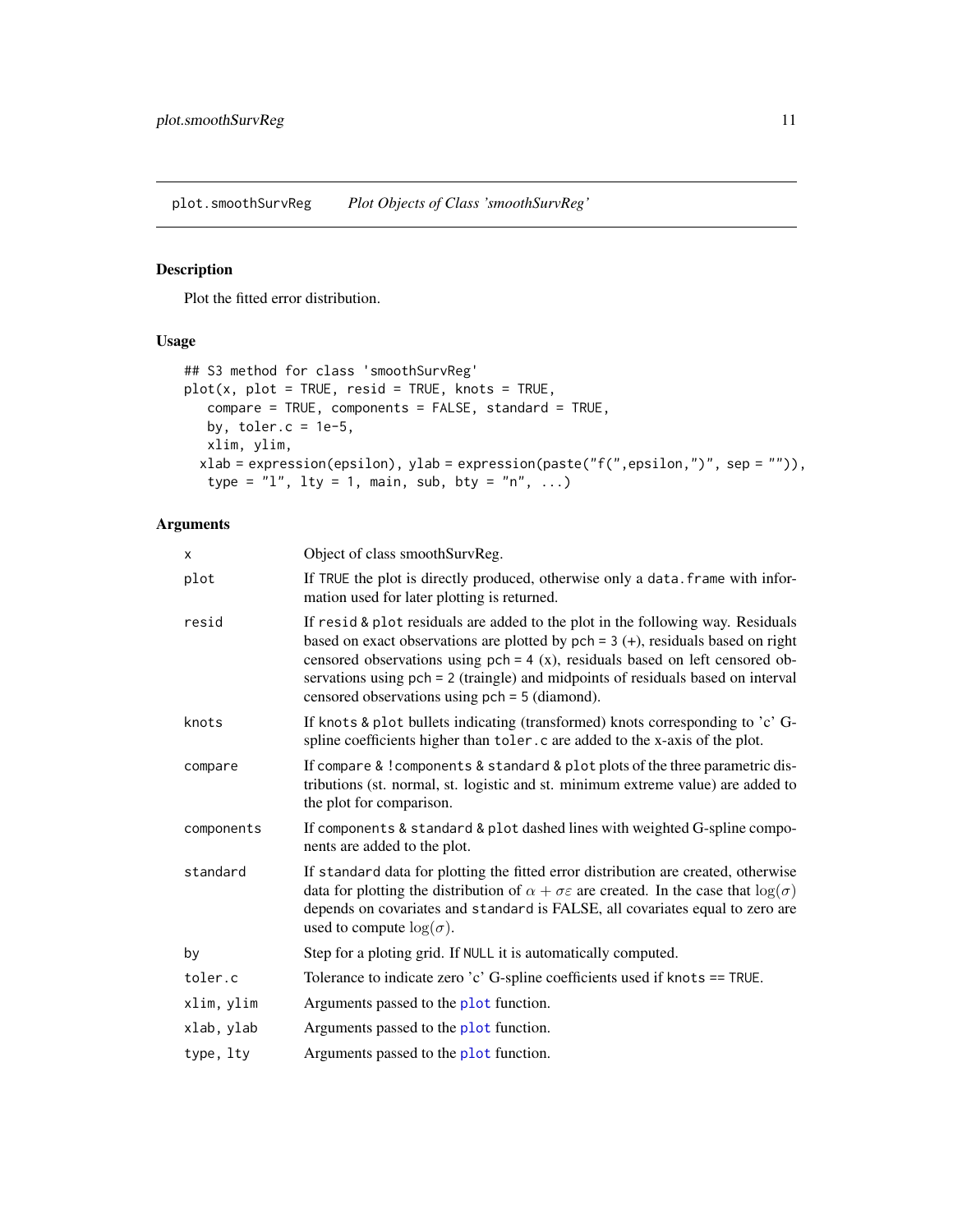<span id="page-11-0"></span>

| main, sub               | Arguments passed to the plot function. |
|-------------------------|----------------------------------------|
| btv                     | Argument passed to the plot function.  |
| $\cdot$ $\cdot$ $\cdot$ | Arguments passed to the plot function. |

# Value

A dataframe with columns named x and y where x gives the grid and y the values of the density at that grid.

#### Author(s)

Arnošt Komárek <arnost.komarek@mff.cuni.cz>

# See Also

[smoothSurvReg](#page-14-1), [plot](#page-0-0)

print.estimTdiff *Print for Objects of Class 'estimTdiff '*

# Description

Print a summary information of the estimates and tests for expected values of survival times based on a regression.

# Usage

## S3 method for class 'estimTdiff'  $print(x, digits = min(options() 3 digits, 4), ...)$ 

#### Arguments

| X        | Object of class estim Tdiff.                                                                                           |  |
|----------|------------------------------------------------------------------------------------------------------------------------|--|
| digits   | Controls the number of digits to print when printing numeric values. It is a<br>suggestion only. Valid values are 122. |  |
| $\cdots$ | Further arguments passed to or from other methods.                                                                     |  |

# Author(s)

Arnošt Komárek <arnost.komarek@mff.cuni.cz>

# See Also

[smoothSurvReg](#page-14-1), [print](#page-0-0)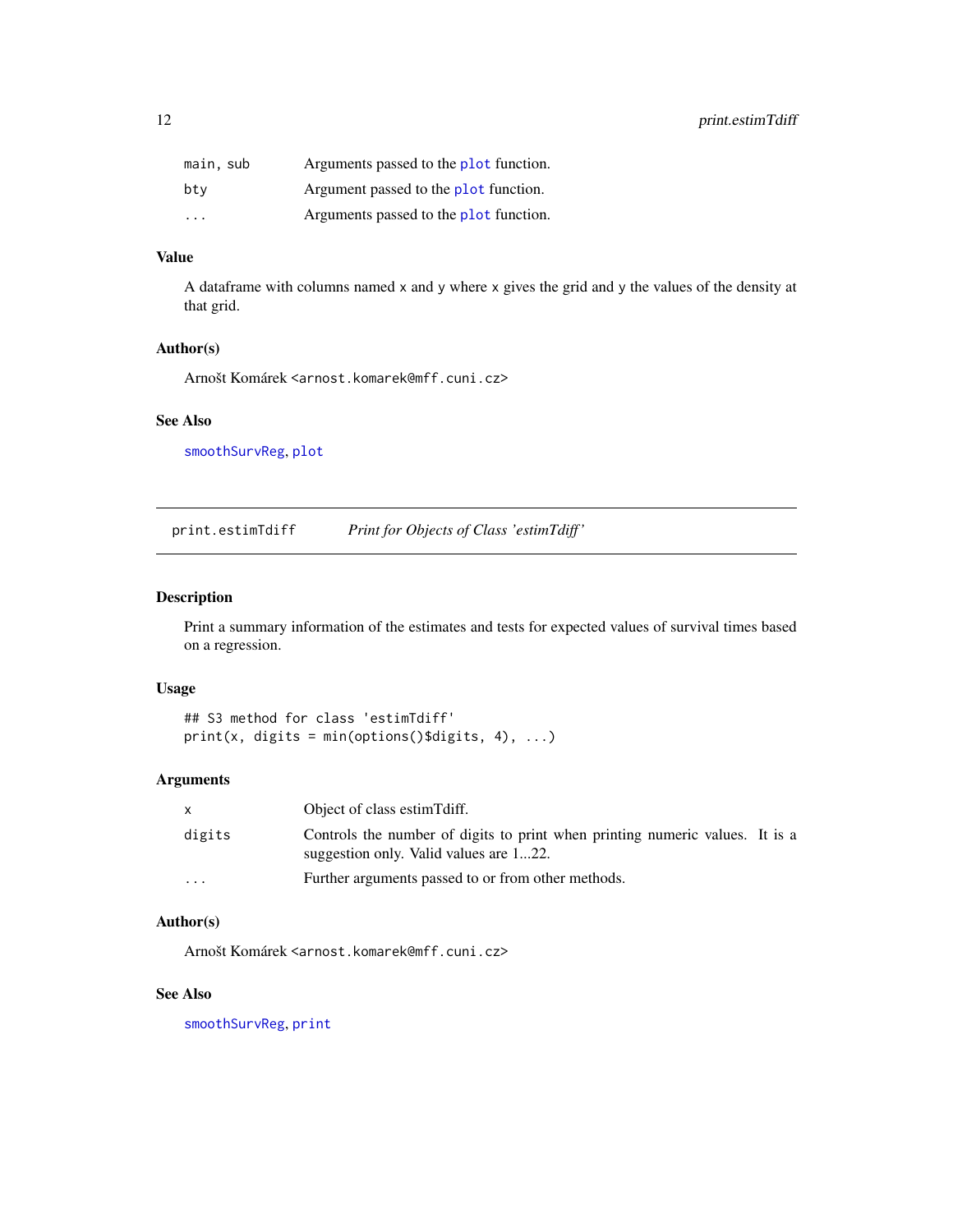<span id="page-12-0"></span>print.smoothSurvReg *Summary and Print for Objects of Class 'smoothSurvReg'*

# Description

Print a summary information of the fitted model.

For regression coefficients the following information is given:

| 'Value'      | estimate of the coefficient                                                            |
|--------------|----------------------------------------------------------------------------------------|
| 'Std.Error'  | - estimated standard error based on the pseudo-variance estimate $(3.1)$               |
|              | in Komárek, Lesaffre and Hilton (2005)                                                 |
| 'Std.Error2' | estimated standard error based on the asymptotic variance estimate (3.2)<br>$\sim 100$ |
|              | in Komárek, Lesaffre and Hilton (2005)                                                 |
| $\cdot$ 7'   | the Wald statistic obtained as 'Value' divided by 'Std. Error'                         |
| '72'         | the Wald statistic obtained as 'Value' divided by 'Std. Error2'                        |
| ʻp'          | the two-sided P-value based on normality of the statistic 'Z'                          |
| 'p2'         | the two-sided P-value based on normality of the statistic 'Z2'                         |

Further, we print:

| 'Lambda' | $\sim$           | the optimal value of the smoothing hyperparameter              |
|----------|------------------|----------------------------------------------------------------|
|          |                  | divided by the sample size, i.e., $\lambda/n$ in the notation  |
|          |                  | of Komárek, Lesaffre and Hilton (2005)                         |
|          |                  | 'Log(Lambda)' - logarithm of the above                         |
| 'df'     |                  | - effective degrees of freedom of the model, see Section 2.2.3 |
|          |                  | of Komárek, Lesaffre and Hilton (2005)                         |
| $'$ AIC' | $\sim$ 100 $\mu$ | Akaike's information criterion of the model, see Section 2.2.3 |
|          |                  | of Komárek, Lesaffre and Hilton (2005)                         |

With argument spline set to TRUE, analogous table like that for the regression coefficients is printed also for the weights of the penalized Gaussian mixture (G-spline).

# Usage

```
## S3 method for class 'smoothSurvReg'
print(x, spline, digits = min(options()$digits, 4), ...)
## S3 method for class 'smoothSurvReg'
summary(object, spline, digits = min(options()$digits, 4), ...)
```

| X      | Object of class smoothSurvReg. |
|--------|--------------------------------|
| object | Object of class smoothSurvReg. |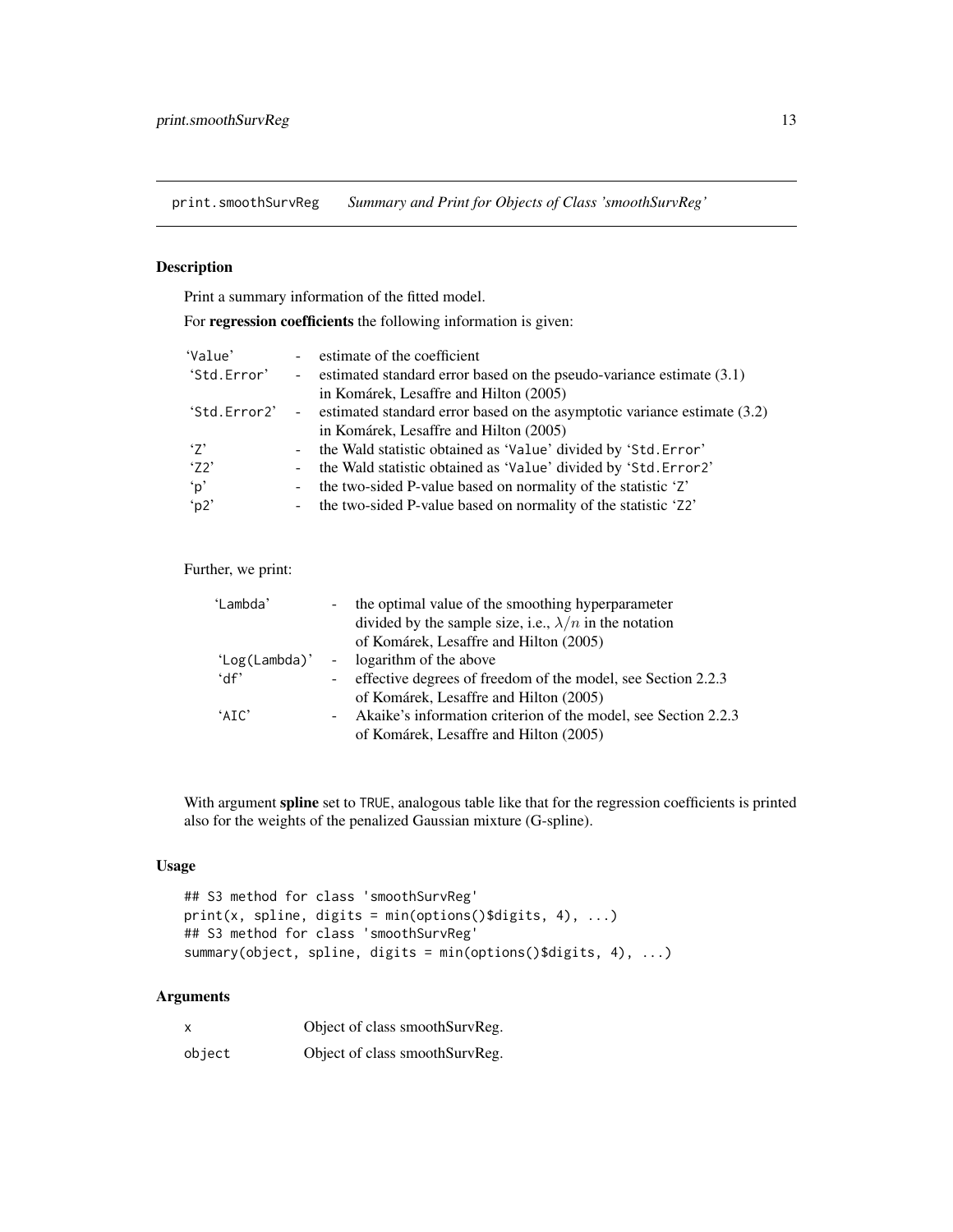<span id="page-13-0"></span>

| spline                  | TRUE/FALSE. If TRUE an information on fitted G-spline is printed.                                                      |
|-------------------------|------------------------------------------------------------------------------------------------------------------------|
| digits                  | Controls the number of digits to print when printing numeric values. It is a<br>suggestion only. Valid values are 122. |
| $\cdot$ $\cdot$ $\cdot$ | Further arguments passed to or from other methods.                                                                     |

# Author(s)

Arnošt Komárek <arnost.komarek@mff.cuni.cz>

# References

Komárek, A., Lesaffre, E., and Hilton, J. F. (2005). Accelerated failure time model for arbitrarily censored data with smoothed error distribution. *Journal of Computational and Graphical Statistics*, 14, 726–745.

Lesaffre, E., Komárek, A., and Declerck, D. (2005). An overview of methods for interval-censored data with an emphasis on applications in dentistry. *Statistical Methods in Medical Research*, 14, 539–552.

#### See Also

[smoothSurvReg](#page-14-1), [print](#page-0-0), [summary](#page-0-0)

residuals.smoothSurvReg

*Residuals for Objects of Class 'smoothSurvReg'*

#### Description

Compute residuals for the fitted model.

#### Usage

```
## S3 method for class 'smoothSurvReg'
residuals(object, ...)
```
## Arguments

| object   | Object of class smoothSurvReg.                                                                   |
|----------|--------------------------------------------------------------------------------------------------|
| $\cdots$ | Argument included in the function parameters for the compatibility with the<br>generic function. |

#### Value

A dataframe with columns named res, res2 and censor where the column res2 is included only if there are any interval censored observations. Column res contains all residuals, column res2 is applicable only for interval censored observations. Column censor gives the type of censoring (0 for right censoring, 1 for exact observations, 2 for left censoring and 3 for interval censoring).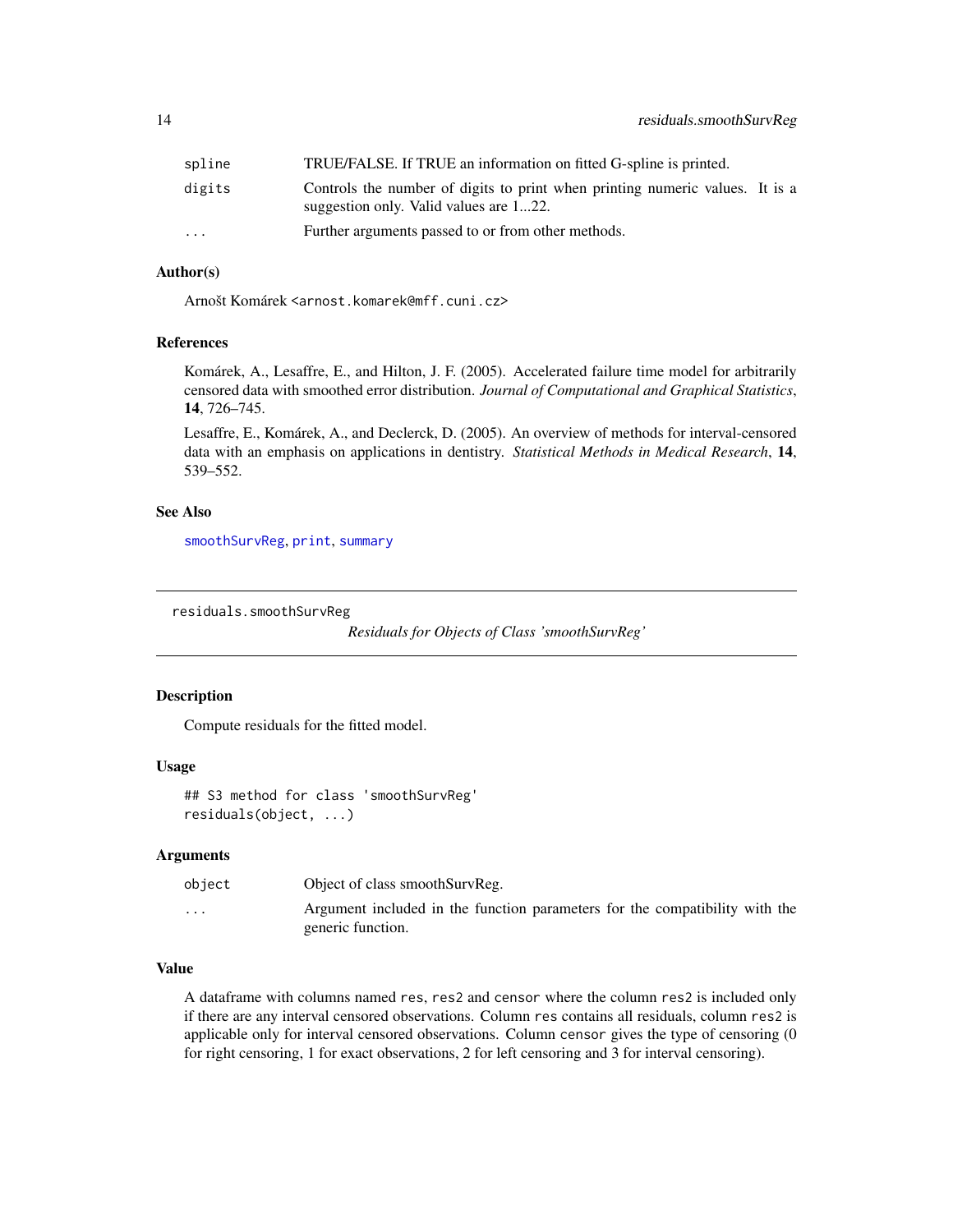# <span id="page-14-0"></span>smoothSurvReg 15

#### Author(s)

Arnošt Komárek <arnost.komarek@mff.cuni.cz>

# See Also

[smoothSurvReg](#page-14-1)

<span id="page-14-1"></span>smoothSurvReg *Regression for a Survival Model with Smoothed Error Distribution*

# Description

Regression for a survival model. These are all time-transformed location models, with the most useful case being the accelerated failure models that use a log transformation. Error distribution is assumed to be a mixture of G-splines. Parameters are estimated by the penalized maximum likelihood method.

# Usage

```
smoothSurvReg(formula = formula(data), logscale = \sim1,
   data = parent.frame(), subset, na.action = na.fail,
  init.beta, init.logscale, init.c, init.dist = "best",
  update.init = TRUE, aic = TRUE, lambda = exp(2:(-9)),
   model = FALSE, control = smoothSurvReg.control(), ...)
```

| formula       | A formula expression as for other regression models. See the documentation for<br>1m and formula for details. Use Surv on the left hand side of the formula.                   |
|---------------|--------------------------------------------------------------------------------------------------------------------------------------------------------------------------------|
| logscale      | A formula expression to determine a possible dependence of the log-scale on<br>covariates.                                                                                     |
| data          | Optional data frame in which to interpret the variables occurring in the formula.                                                                                              |
| subset        | Subset of the observations to be used in the fit.                                                                                                                              |
| na.action     | Function to be used to handle any NAs in the data. It's default value is na. fail.<br>It is not recommended to change it in the case when logscale depends on co-<br>variates. |
| init.beta     | Optional vector of the initial values of the regression parameter $\beta$ (intercept and<br>regression itself).                                                                |
| init.logscale | Optional value of the initial value of the parameters that determines the log-scale<br>parameter $log(\sigma)$ .                                                               |
| init.c        | Optional vector of the initial values for the G-spline coefficients c, all values<br>must lie between 0 and 1 and must sum up to 1.                                            |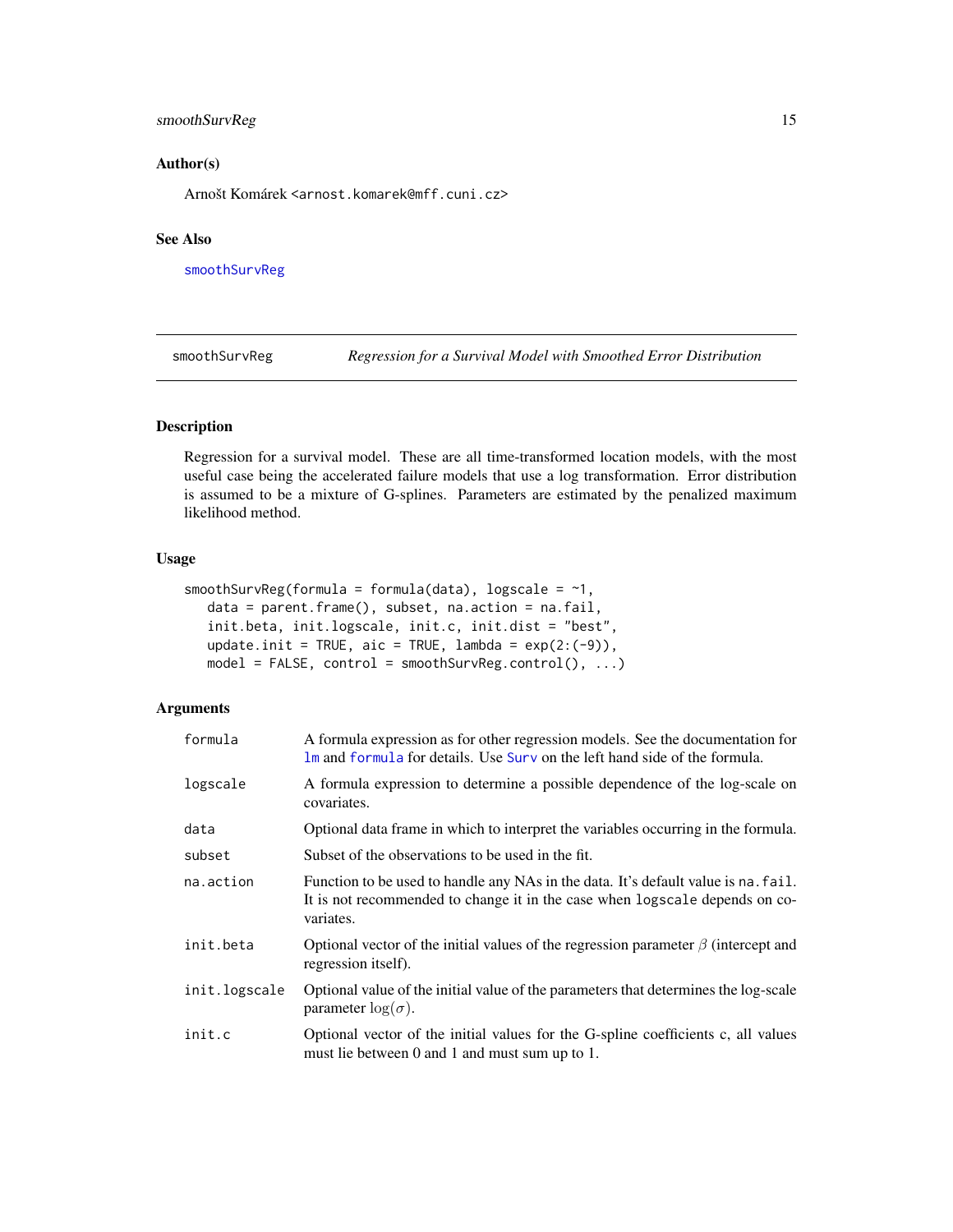<span id="page-15-0"></span>

| init.dist   | A character string specifying the distribution used by survreg to find the initial<br>values for parameters (if not given by the user). It is assumed to name "best" or<br>an element from survreg.distributions. These include "weibull", "exponential",<br>"gaussian", "logistic", "lognormal" and "loglogistic". If "best" is spec-<br>ified one of "lognormal", "weibull" and "loglogistic" giving the highest<br>likelihood is used. |
|-------------|-------------------------------------------------------------------------------------------------------------------------------------------------------------------------------------------------------------------------------------------------------------------------------------------------------------------------------------------------------------------------------------------------------------------------------------------|
| update.init | If TRUE, the initial values are updated during the grid search for the lambda<br>parameter giving the optimal AIC. Otherwise, fits with all lambdas during the<br>grid search start with same initials determine at the beginning either from the<br>values of init.beta, init.scale, init.c or from the initial survreg fit as<br>determined by the parameter init.dist.                                                                 |
| aic         | If TRUE the optimal value of the tuning parameter $\lambda$ is determined via a grid<br>search through the values specified by the parameter lambda. If FALSE, only<br>the model with $\lambda = 1$ ambda [1] is fitted.                                                                                                                                                                                                                  |
| lambda      | A grid of values of the tuning parameter $\lambda$ searched for the optimal value if aic<br>$=$ TRUE.                                                                                                                                                                                                                                                                                                                                     |
| model       | If TRUE, the model frame is returned.                                                                                                                                                                                                                                                                                                                                                                                                     |
| control     | A list of control values, in the format producted by smoothSurvReg.control.                                                                                                                                                                                                                                                                                                                                                               |
| .           | Other arguments which will be passed to smooth SurvReg. control. See its help<br>page for more options to control the fit and for the possibility to fix some values<br>and not to estimate them.                                                                                                                                                                                                                                         |

# Details

Read the papers referred below.

There is a slight difference in the definition of the penalty used by the R function compared to what is written in the paper. The penalized log-likelihood given in the paper has a form

$$
\ell_P(\theta) = \ell(\theta) - \frac{\lambda}{2} \sum_{j=m+1}^g (\Delta^m a_j)^2,
$$

while the penalized log-likelihood used in the R function multiplies the tuning parameter  $\lambda$  given by lambda by a sample size  $n$  to keep default values more or less useful for samples of different sizes. So that the penalized log-likelihood which is maximized by the R function has the form

$$
\ell_P(\theta) = \ell(\theta) - \frac{\lambda \cdot n}{2} \sum_{j=m+1}^g (\Delta^m a_j)^2.
$$

#### Value

An object of class smoothSurvReg is returned. See [smoothSurvReg.object](#page-20-1) for details.

#### Author(s)

Arnošt Komárek <arnost.komarek@mff.cuni.cz>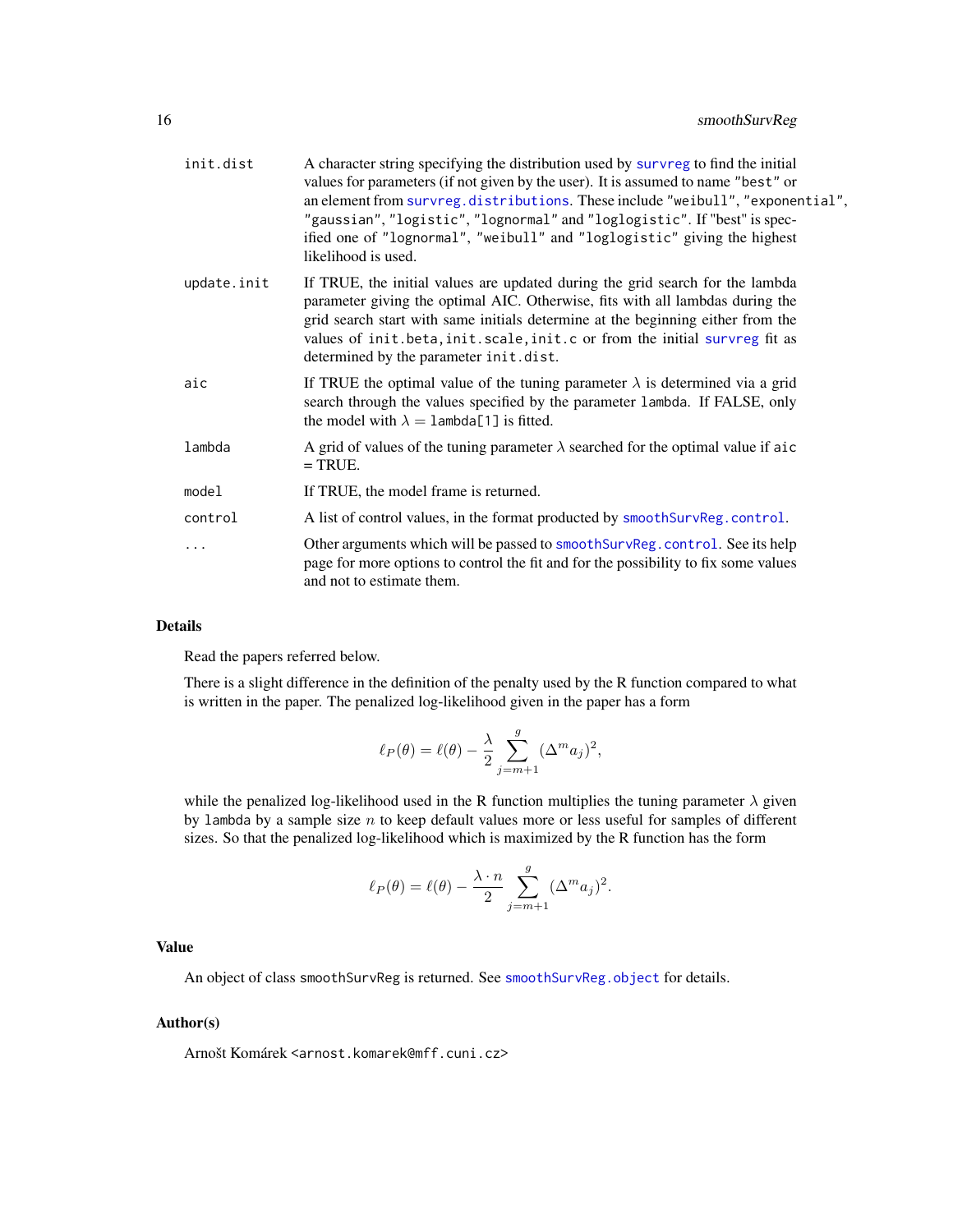#### smoothSurvReg 17

#### References

Komárek, A., Lesaffre, E., and Hilton, J. F. (2005). Accelerated failure time model for arbitrarily censored data with smoothed error distribution. *Journal of Computational and Graphical Statistics*, 14, 726–745.

Lesaffre, E., Komárek, A., and Declerck, D. (2005). An overview of methods for interval-censored data with an emphasis on applications in dentistry. *Statistical Methods in Medical Research*, 14, 539–552.

#### Examples

```
##### EXAMPLE 1: Common scale
##### ========================
### We generate interval censored data and fit a model with few artificial covariates
set.seed(221913282)
x1 <- rbinom(50, 1, 0.4) ## binary covariate
x2 <- rnorm(50, 180, 10) ## continuous covariate
y1 <- 0.5*x1 - 0.01*x2 + 0.005 *x1*x2 + 1.5*rnorm(50, 0, 1) ## generate log(T), left limit
t1 <- exp(y1) \qquad \qquad \qquad \qquad \qquad \qquad \qquad \qquad \qquad \qquad \qquad \qquad \qquad \qquad \qquad \qquad \qquad \qquad \qquad \qquad \qquad \qquad \qquad \qquad \qquad \qquad \qquad \qquad \qquad \qquad \qquad \qquad \qquad \qquad \qquadt2 <- t1 + rgamma(50, 1, 1) \qquad ## right limit of the survival time
surv \le Surv(t1, t2, type = "interval2") \qquad ## survival object
## Fit the model with an interaction
fit1 <- smoothSurvReg(surv ~ x1 * x2, logscale = ~1, info = FALSE, lambda = exp(2:(-1)))## Print the summary information
summary(fit1, spline = TRUE)
## Plot the fitted error distribution
plot(fit1)
## Plot the fitted error distribution with its components
plot(fit1, components = TRUE)
## Plot the cumulative distribution function corresponding to the error density
survfit(fit1, cdf = TRUE)
## Plot survivor curves for persons with (x1, x2) = (0, 180) and (1, 180)
cov \le matrix(c(0, 180, 0, 1, 180, 180), ncol = 3, byrow = TRUE)
survfit(fit1, cov = cov)
## Plot hazard curves for persons with (x1, x2) = (0, 180) and (1, 180)cov <- matrix(c(0, 180, 0, 1, 180, 180), ncol = 3, byrow = TRUE)
hazard(fit1, cov = cov)
## Plot densities for persons with (x1, x2) = (0, 180) and (1, 180)cov \le matrix(c(0, 180, 0, 1, 180, 180), ncol = 3, byrow = TRUE)
fdensity(fit1, cov = cov)
## Compute estimates expectations of survival times for persons with
## (x1, x2) = (0, 180), (1, 180), (0, 190), (1, 190), (0, 200), (1, 200)
## and estimates of a difference of these expectations:
```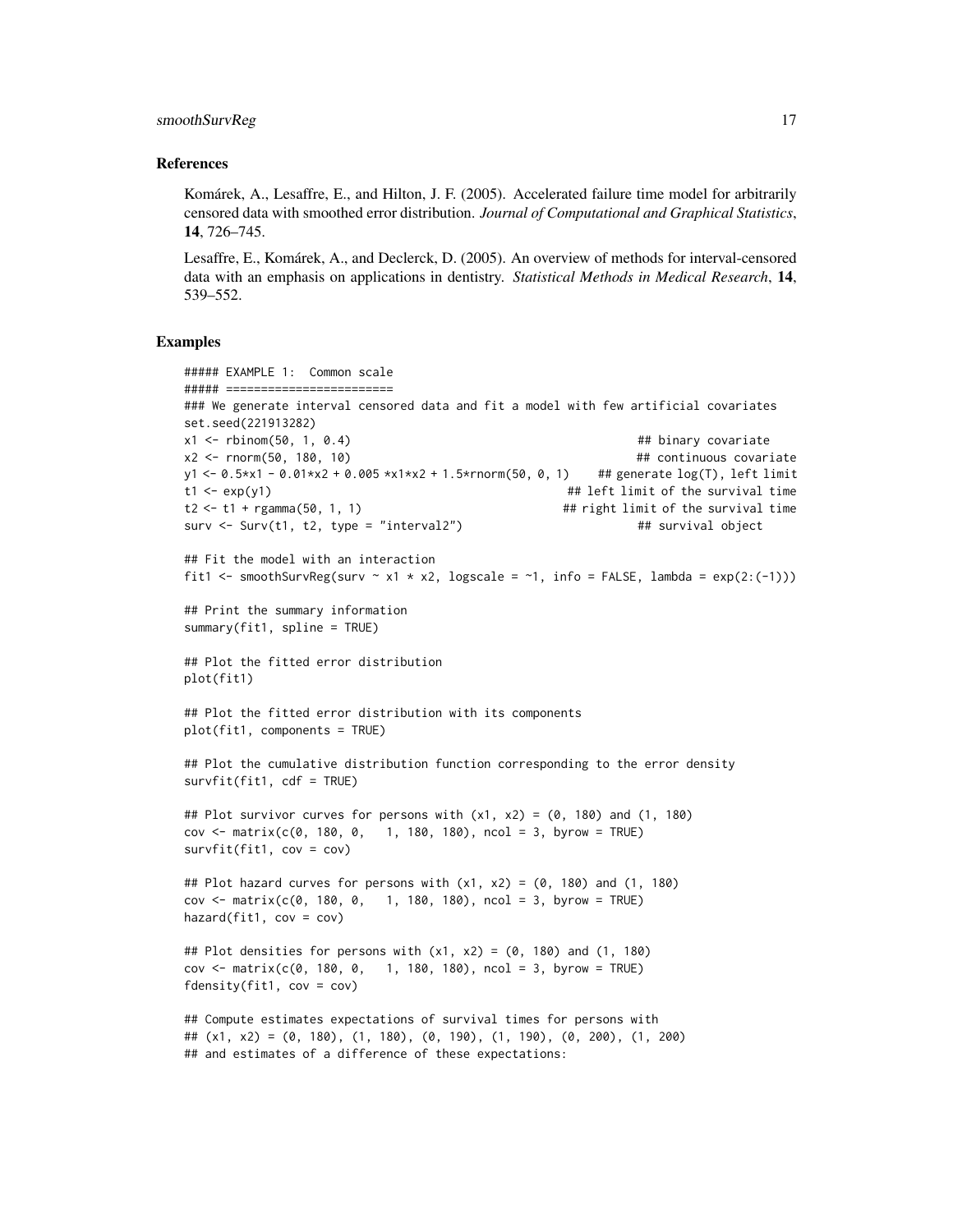18 smoothSurvReg

```
## T(0, 180) - T(1, 180), T(0, 190) - T(1, 190), T(0, 200) - T(1, 200),
cov1 <- matrix(c(0, 180, 0, 0, 190, 0, 0, 200, 0), ncol = 3, byrow = TRUE)
cov2 <- matrix(c(1, 180, 180, 1, 190, 190, 1, 200, 200), ncol = 3, byrow = TRUE)
print(estimTdiff(fitt1, cov1 = cov1, cov2 = cov2))##### EXAMPLE 2: Scale depends on covariates
##### =======================================
### We generate interval censored data and fit a model with few artificial covariates
set.seed(221913282)
x1 <- rbinom(50, 1, 0.4) ## binary covariate
x2 <- rnorm(50, 180, 10) ## continuous covariate
x3 <- runif(50, 0, 1) \# covariate for the scale parameter
logscale <-1 + x3scale <- exp(logscale)
y1 <- 0.5*x1 - 0.01*x2 + 0.005 *x1*x2 + scale*rnorm(50, 0, 1) ## generate log(T), left limit
t1 <- exp(y1) \qquad ## left limit of the survival time
t2 <- t1 + rgamma(50, 1, 1) \qquad ## right limit of the survival time
surv \le Surv(t1, t2, type = "interval2") \qquad ## survival object
## Fit the model with an interaction
fit2 <- smoothSurvReg(surv ~ x1 * x2, logscale = ~x3, info = FALSE, lambda = exp(2:(-1)))## Print the summary information
summary(fit2, spline = TRUE)
## Plot the fitted error distribution
plot(fit2)
## Plot the fitted error distribution with its components
plot(fit2, components = TRUE)
## Plot survivor curves for persons with (x1, x2) = (0, 180) and (1, 180)## x3 = 0.8 and 0.9
cov \le matrix(c(0, 180, 0, 1, 180, 180), ncol = 3, byrow = TRUE)
logscale.cov \leq c(0.8, 0.9)survfit(fit2, cov = cov, logscale.cov = logscale.cov)
## Plot hazard curves for persons with (x1, x2) = (0, 180) and (1, 180)## x3 = 0.8 and 0.9
cov \le matrix(c(0, 180, 0, 1, 180, 180), ncol = 3, byrow = TRUE)
logscale.cov <- c(0.8, 0.9)
hazard(fit2, cov = cov, logscale.cov=c(0.8, 0.9))
## Plot densities for persons with (x1, x2) = (0, 180) and (1, 180)## x3 = 0.8 and 0.9
cov \le matrix(c(0, 180, 0, 1, 180, 180), ncol = 3, byrow = TRUE)
logscale.cov <- c(0.8, 0.9)
fdensity(fit2, cov = cov, logscale.cov = logscale.cov)
```

```
## More involved examples can be found in script files
## used to perform analyses and draw pictures
```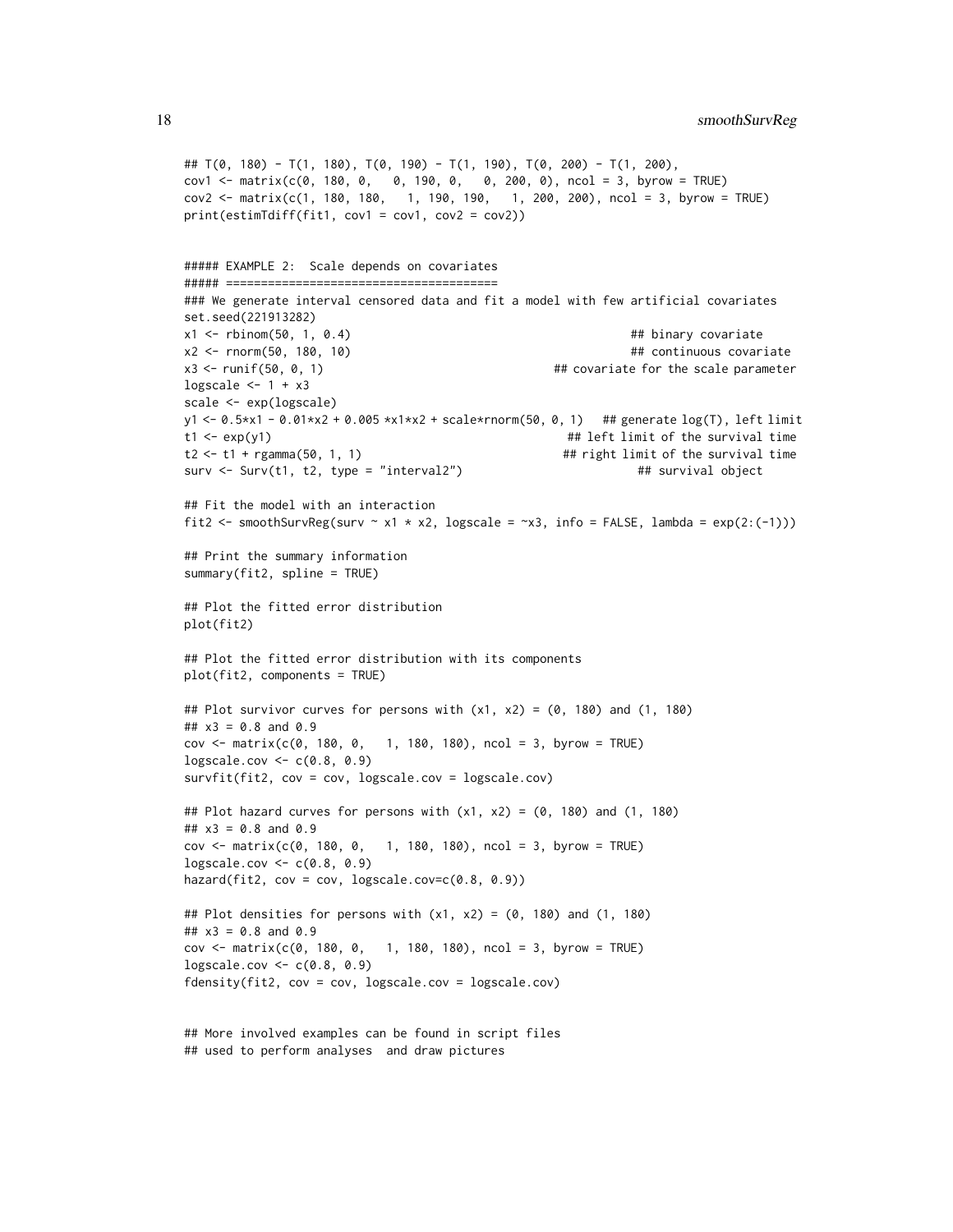```
## presented in above mentioned references.
## These scripts and some additional files can be found as *.tar.gz files
## in the /inst/doc directory of this package.
##
```
<span id="page-18-1"></span>smoothSurvReg.control *More Options for 'smoothSurvReg'*

# Description

This function checks and sets the fitting options for smoothSurvReg. Its arguments can be used instead of . . . in a call to smoothSurvReg.

# Usage

```
smoothSurvReg.control(est.c = TRUE, est.scale = TRUE,
  maxiter = 200, firstiter = 0, rel.tolerance = 5e-5,
  toler.chol = 1e-15, toler.eigen = 1e-3,
  maxhalf = 10, debug = 0, info = TRUE, lambda.use = 1.0, sdspline = NULL,
  difforder = 3, dist.range = c(-6, 6), by.knots = 0.3,
  knots = NULL, nsplines = NULL, last.three = NULL)
```

| est.c         | If TRUE the G-spline coefficients are estimated. Otherwise, they are fixed to the<br>values given by init.c parameter of smoothSurvReg.                                                                                                                         |
|---------------|-----------------------------------------------------------------------------------------------------------------------------------------------------------------------------------------------------------------------------------------------------------------|
| est.scale     | If TRUE the scale parameter $\sigma$ is estimated. Otherwise, it is fixed to the value<br>given by init. scale parameter of smoothSurvReg.                                                                                                                      |
| maxiter       | Maximum number of Newton-Raphson iterations.                                                                                                                                                                                                                    |
| firstiter     | The index of the first iteration. This option comes from older versions of this<br>function.                                                                                                                                                                    |
| rel.tolerance | (Relative) tolerance to declare the convergence. In this version of the function,<br>the convergence is declared if the relative difference between two consecutive<br>values of the penalized log-likelihood are smaller than rel.tolerance.                   |
| toler.chol    | Tolerance to declare Cholesky decomposition singular.                                                                                                                                                                                                           |
| toler.eigen   | Tolerance to declare an eigen value of a matrix to be zero.                                                                                                                                                                                                     |
| maxhalf       | Maximum number of step-halving steps if updated estimate leads to a decrease<br>of the objective function.                                                                                                                                                      |
| debug         | If non-zero print debugging information.                                                                                                                                                                                                                        |
| info          | If TRUE information concerning the iteration process is printed during the com-<br>putation to the standard output.                                                                                                                                             |
| lambda.use    | The value of the tuning (penalty) parameter $\lambda$ used in a current fit by the smooth SurvReg. fit<br>function. Value of this option is not interesting for the user. The parameter<br>lambda of the function smoothSurvReg is more important for the user. |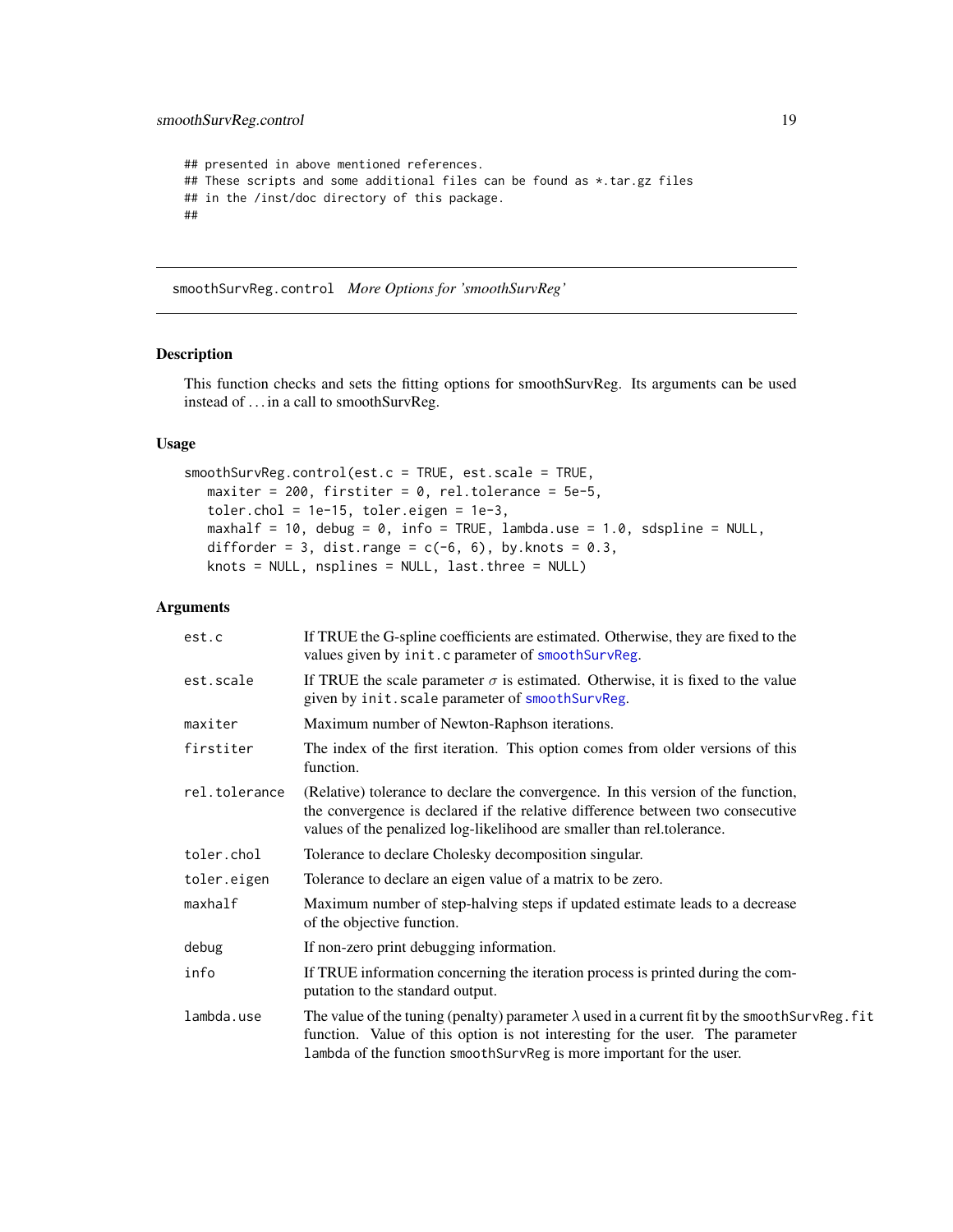<span id="page-19-0"></span>

| sdspline   | Standard deviation of the basis G-spline. If not given it is determined as 2/3<br>times the maximal distance between the two knots. If $est.c = TRUE$ and<br>sdspline $\ge$ = 1 it is changed to 0.9 to be able to satisfy the constraints imposed<br>to the fitted error distribution.                                                                                                                                                                                   |
|------------|---------------------------------------------------------------------------------------------------------------------------------------------------------------------------------------------------------------------------------------------------------------------------------------------------------------------------------------------------------------------------------------------------------------------------------------------------------------------------|
| difforder  | The order of the finite difference used in the penalty term.                                                                                                                                                                                                                                                                                                                                                                                                              |
| dist.range | Approximate minimal and maximal knot. If not given by knots the knots are de-<br>termined as $c$ (seq(0,dist.range[2],by = by.knots),seq(0,dist.range[1],by<br>= -by.knots)). The sequence of knots is sorted and multiple entries are re-<br>moved.                                                                                                                                                                                                                      |
| by.knots   | The distance between the two knots used when building a vector of knots if these<br>are not given by knots. This option is ignored if nsplines is not NULL.                                                                                                                                                                                                                                                                                                               |
| knots      | A vector of knots.                                                                                                                                                                                                                                                                                                                                                                                                                                                        |
| nsplines   | This option is ignored at this moment. It is used to give the number of G-splines<br>to the function smoothSurvReg.fit.                                                                                                                                                                                                                                                                                                                                                   |
| last.three | A vector of length 3 with indeces of reference knots. The 'a' coefficient of<br>the knot[last.three[1]] is then equal to zero, 'a' coefficients with indeces<br>last.three[2:3] are expressed as a function of remaining 'a' coefficients such<br>that resulting error distribution has zero mean and unit variance. If maxiter ><br>0 last. three is determined after the convergence is reached. If maxiter == $0$<br>last. three is used to compute variance matrices. |

# Value

A list with the same elements as the input except dist.range and by.knots is returned.

#### Author(s)

Arnošt Komárek <arnost.komarek@mff.cuni.cz>

<span id="page-19-1"></span>smoothSurvReg.fit *Work Function to Fit the Model Using 'smoothSurvReg'*

# Description

Fit the survival regression model with smoothed error distribution. This function is not to be called by the user.

# Usage

smoothSurvReg.fit(x, z, y, offset = NULL, correctlik, init, controlvals, common.logscale)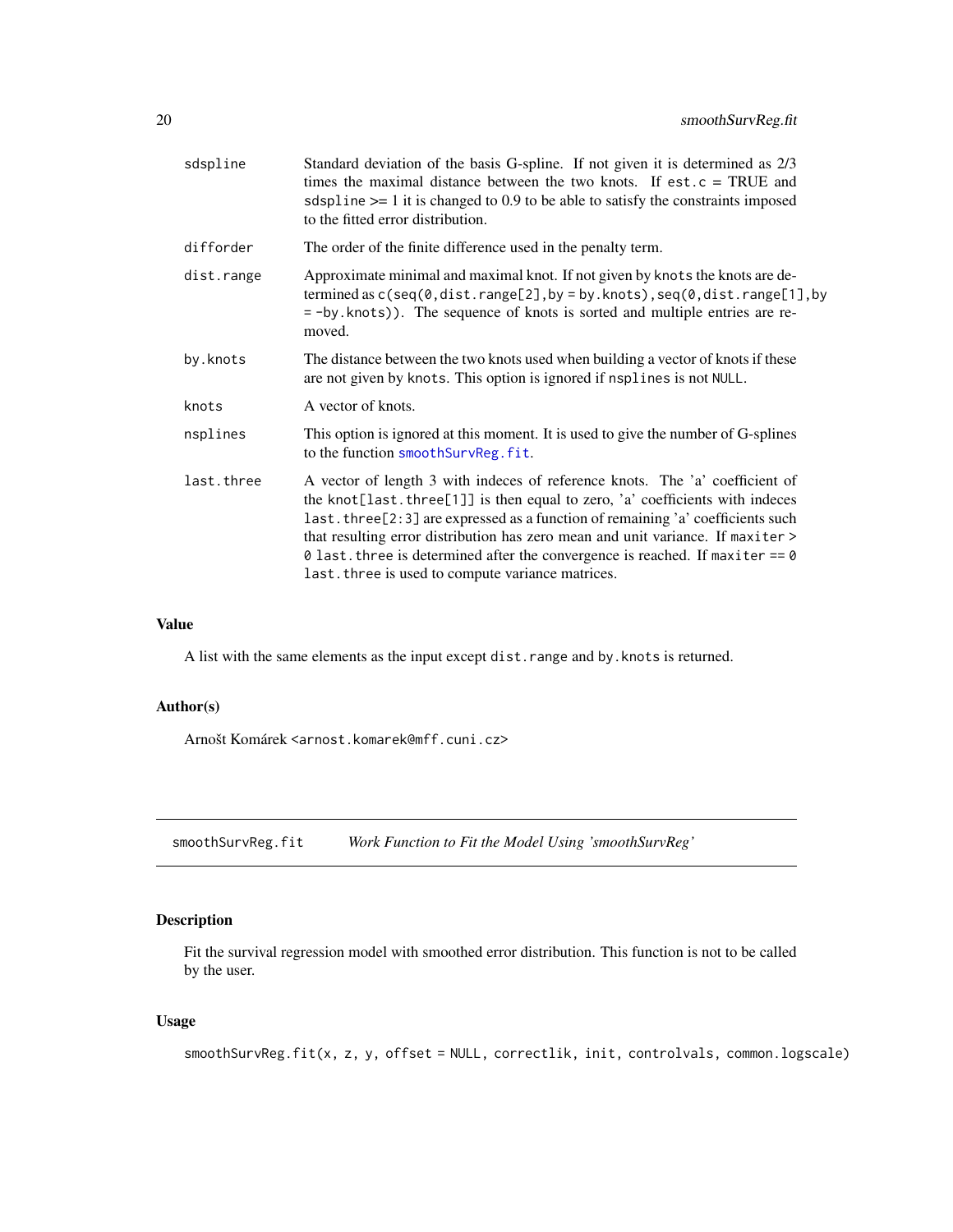#### <span id="page-20-0"></span>**Arguments**

| x               | A covariate matrix.                                                                                                            |  |
|-----------------|--------------------------------------------------------------------------------------------------------------------------------|--|
| Z               | A covariate matrix for log(scale).                                                                                             |  |
| у               | A two- or three- column matrix with response. The last column indicate the type<br>of censoring. See Surv for details.         |  |
| offset          | A vector with possible offset term.                                                                                            |  |
| correctlik      | Correction term to the likelihood due to the log transformation of the response.                                               |  |
| init            | A list with components beta, scale, ccoef giving the initial values for the<br>fitting process.                                |  |
| controlvals     | A list returned by smoothSurvReg.control.                                                                                      |  |
| common.logscale |                                                                                                                                |  |
|                 | Indicator (TRUE/FALSE) indicating whether the log-scale is same for all obser-<br>vations or whether it depends on covariates. |  |

# Value

A list with components regres,spline,loglik,aic,degree.smooth,var,var2,dCdC,iter,estimated,warning,fail

#### Note

WARNING: Most users will call the higher level routine smoothSurvReg. Consequently, this function has very few error checks on its input arguments.

#### Author(s)

Arnošt Komárek <arnost.komarek@mff.cuni.cz>

<span id="page-20-1"></span>smoothSurvReg.object *Smoothed Survival Regression Object*

#### Description

This class of objects is returned by the smoothSurvReg class of functions to represent a fitted smoothed survival regression model.

Objects of this class have methods for the functions print, summary, plot, residuals, survfit.

#### COMPONENTS I

The following components must be included in a legitimate smoothSurvReg object.

fail Indicator of the failure of the fitting procedure. Possible values are 0 for no problems, 3 if the iteration process was stopped because of non-positive definite minus Hessian, 4 if the eiteration process was stopped because too many halving steps were performed, 5 if it was not possible to find the three reference knots (it was not then possible to perform optimization with respect to the full parameter vector), 6 if the maximal number of iterations was performed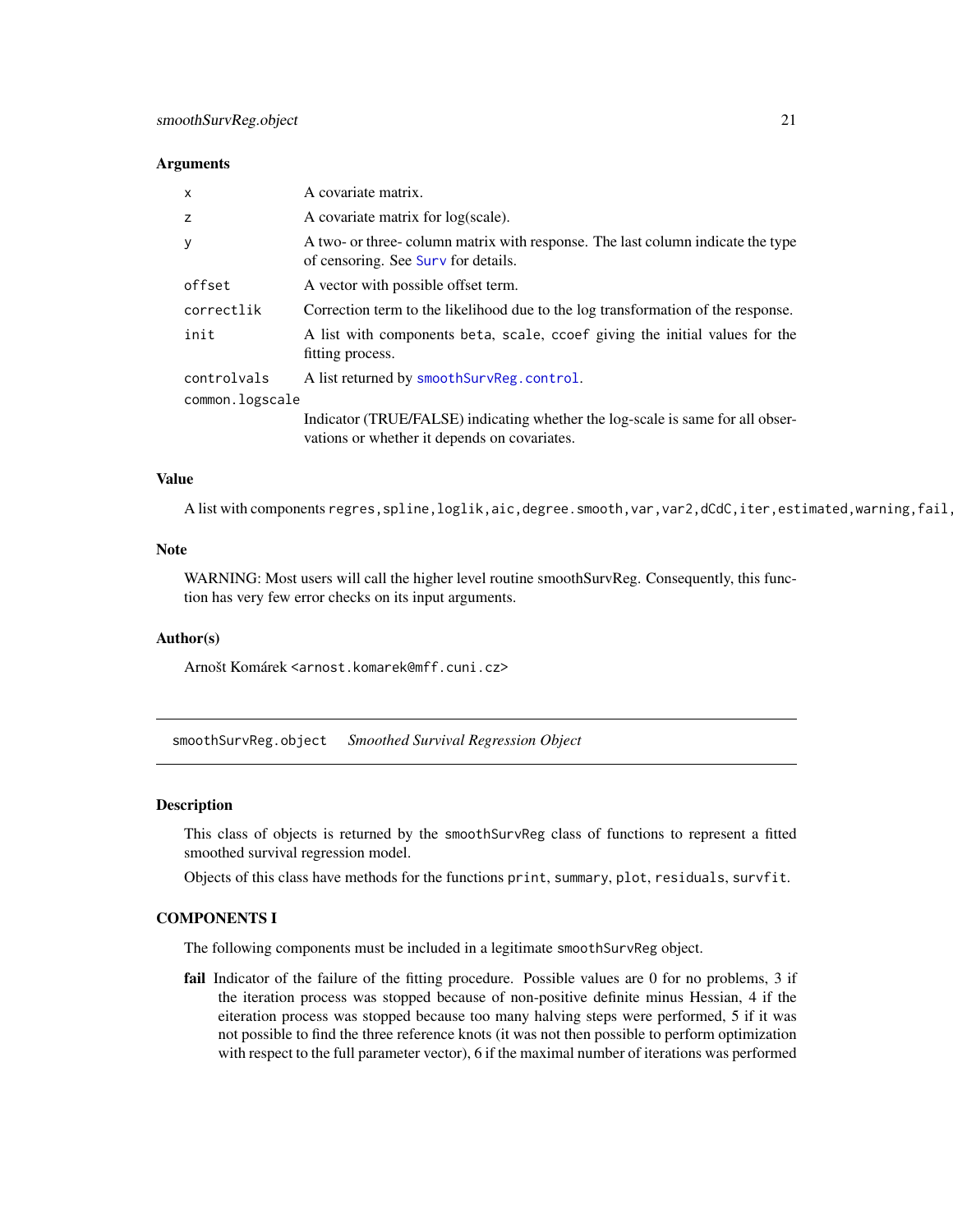without reaching a convergence. The fail component is increased by 10 if the final minus Hessian of the penalized log-likelihood was not positive definite. The fail component is further increased by 20 if the computed effective degrees of freedom were non-positive. The fail component is further increased by 40 if there are negative estimates of standard errors for some regression parameters. The fail component is 99 or higher if the fitting procedure failed at all and there is no fit produced.

# COMPONENTS II

The following components must be included in a legitimate smoothSurvReg object if fail is lower than 99.

- **regres** Estimates of the regression parameters  $\alpha, \beta, \sigma$  if these have been estimated with their standard errors stored in a data frame with colnames "Value", "Std.Error", "Std.Error2" and rownames derived from the names of the design matrix with "(Intercept)" for the intercept, "Scale" for the scale and "Log(scale)" for the log-scale. If the log-scale depends on covariates then rows named "LScale.(Intercept)", "LScale.cov1" etc. give estimates of regression parameters for log-scale. The two standard errors are computed using either var or var2 described below.
- spline Description of the fitted error density. A data frame with colnames "Knot", "SD basis", "c coef.", "Std.Error.c", "Std.Error2.c", "a coef.", "Std.Error.a" and "Std.Error2.a" and rownames knot[1], ..., knot[g] where  $g$  stands for the number of basis G-splines. The column "Knot" contains the knots in ascending order, "SD basis" the standard deviation of an appropriate basis G-spline, "c coef." estimates of the G-spline coefficients and "Std.Error.c" and "Std.Error2.c" the estimates of their standard errors based either on var or var2. The column "a coef." contains the estimates of transformed  $c$  coefficients where

$$
c_j = \frac{\exp(a_j)}{\sum_{l=1}^g \exp(a_l)}, j = 1, ..., g.
$$

If the error distribution is estimated, one of the  $a$  coefficients is set to zero and two other  $a$ 's are expressed as a function of the remaining  $a$  coefficients (to avoid equality constraints concerning the mean and the variance of the error distribution). The standard error for these three  $a$  coefficients is then not available (it is equal to NA). Standard error is set to NaN is a diagonal element of the appropriate covariance matrix was negative.

- loglik Maximized penalized log-likelihood, log-likelihood and the penalty term. A data frame with one row and three columns named "Log Likelihood", "Penalty" and "Penalized Log Likelihood".
- aic Akaike's information criterion of the fitted model computed as a maximized value of the penalized log-likelihood minus the effective degrees of freedom.
- degree.smooth Effective degrees of freedom, number of parameters and related information. A data frame with one row and columns named "Lambda", "Log(Lambda)", "df", "Number of parameters", "Mean param.", "Scale param.", "Spline param." where "Lambda" gives the value of the tunning parameter used in the final (optimal) fit, "df" the effective degrees of freedom, "Number of parameters" the real number of parameters and "Mean param.", "Scale param." and "Spline param." its decomposition. Note that if G-spline coefficients are estimated "Spline param." is equal to the number of basis G-spline with non-zero coefficients minus three.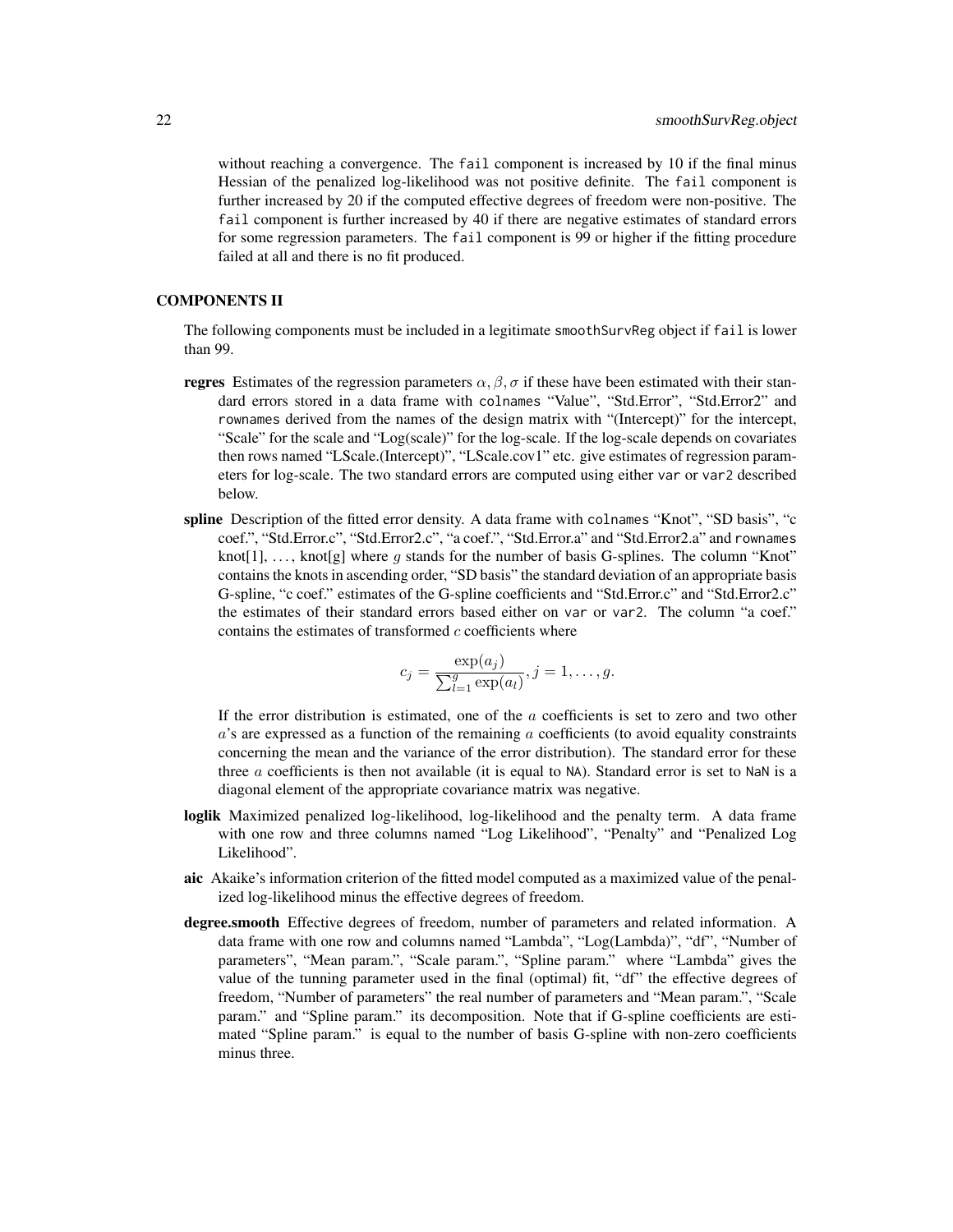- var The estimate of the covariance matrix of the estimates based on the Bayesian approximation. It is equal to the inverse of the converged minus Hessian of the penalized log-likelihood. Note that there are no columns and rows corresponding to the three transformed G-spline coefficients since these are functions of the remaining transformed G-spline coefficients (to avoid equality constraints).
- **var2** The estimate of the covariance matrix of the estimates based on the asymptotic theory for penalized models. It is equal to  $H^{-1} I H^{-1}$  where H is converged minus Hessian of the penalized log-likelihood and I is converged minus Hessian of the log-likelihood component of the penalized log-likelihood.
- **dCdD** A matrix with derivatives of  $c$  spline coefficients with respect to  $d$  spline coefficients (these are  $a$  coefficients with three of them omitted). This matrix can be used later to compute estimates and standard errors of functions of original parameters using a Delta method. For closer definition of d coefficients see an enclosed document.
- iter Used number of iterations to fit the model with the optimal  $\lambda$ .
- estimated Indicator of what has really been estimated and not fixed. A four-component vector with component names "(Intercept)", "Scale", "ccoef", "common.logscale". The first component is TRUE if the intercept was included in the regression model. The second component is TRUE if the scale parameter was not fixed, the third component is TRUE is the G-spline coefficients were not fixed. The fourth component is TRUE if the log-scale does not depend on covariates.
- warning A data frame with one column called "warnings" and three rows called "Convergence", "Final minus Hessian" and "df" containing a string information corresponding to the value of the fail component of the object. It contains a string "OK" if there are no problems with the appropriate part of the fitting process.
- H Converged minus Hessian of the penalized log-likelihood.
- I Converged minus Hessian of the log-likelihood component of the penalized log-likelihood.  $I =$  $H - G$ .
- G Converged minus Hessian of the penalty term of the penalty term of the penalized log-likelihood.  $G = H - I$ .
- U Converged score vector based on the penalized log-likelihood.

**na.action** The na. action attribute, if any, that was returned by the na. action routine.

terms The terms object used.

- formula A symbolic description of the model to be fit.
- call The matched call.
- init.dist A string indicating the error distribution of the untransformed response to find the initial values. Possible values are "lognormal", "loglogistic", "weibull".
- model If requested, the model frame used.
- x The model matrix used.
- y The response matrix used (two columns if there were no interval censored observations, three columns if there were some interval censored observations). The last column indicates the death status.
- z The model matrix used for the expression of log-scale.
- init.spline A data frame describing the initial error density. It has columns named "Knot", "SD basis", "c coef." and rows named "knot[1]", ..., "knot[g]".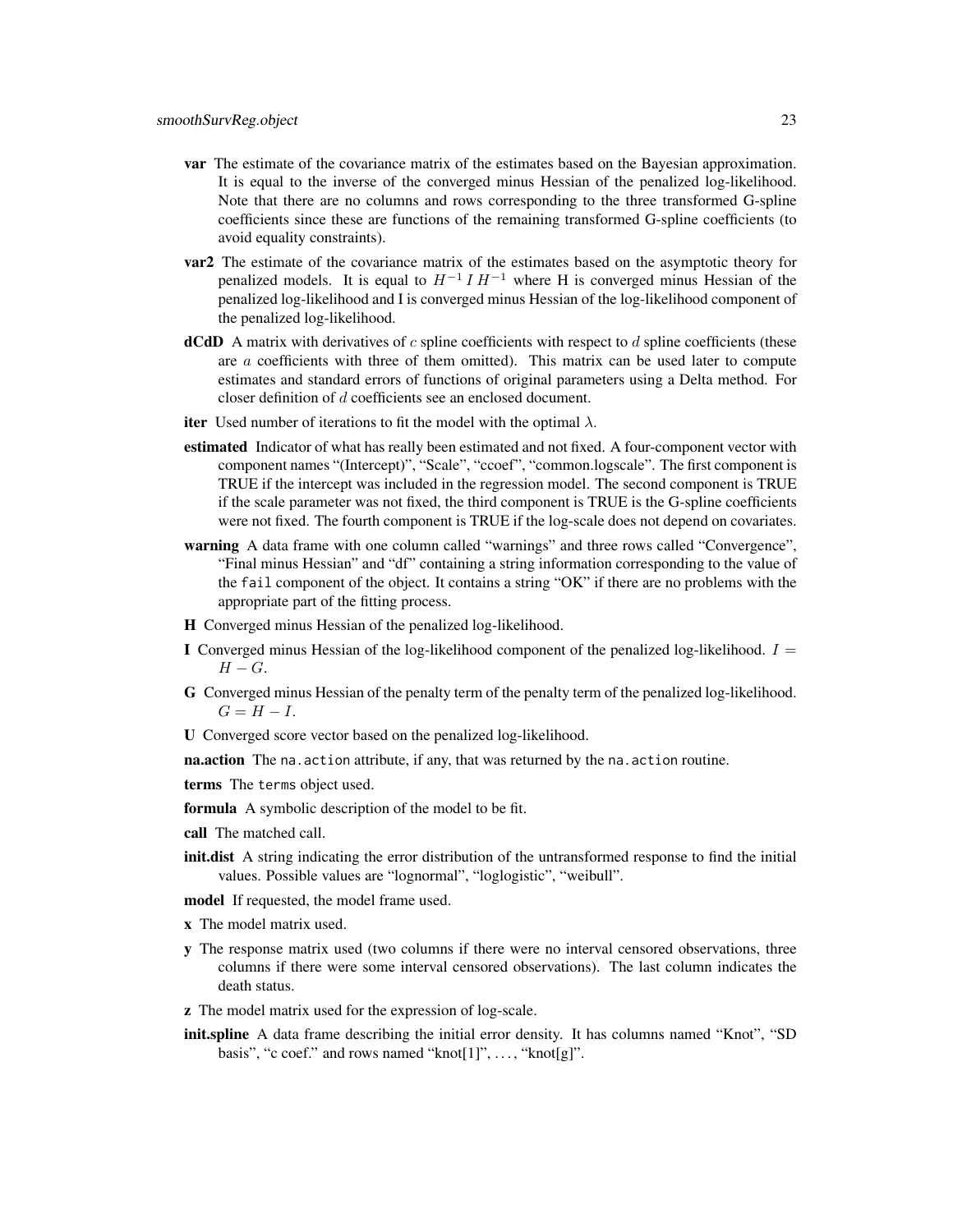- <span id="page-23-0"></span>init.regres Initial estimates of the regression parameters. A data frame with one column named "Value" and rows named as in the regres component of the smoothSurvReg object.
- adjust Adjusted intercept and scale. A data frame with a column named "Value" and rows named "(Intercept)" and "Scale". "(Intercept)" gives the overall intercept taking into account the mean of the fitted error distribution, "Scale" gives the overall scale taking into account the variance of the fitted error distribution. If the error distribution is standardized (always when G-spline coefficients are estimated) then the "(Intercept)" is equal to the "(Intercept)" from the regres component and "Scale" is equal to the "Scale" of either regres or init.regres component. NA's appeare in this data. frame in the case that log-scale depends on covariates.
- error.dist A data frame with columns named "Mean", "Var" and "SD" and a row named "Error distribution: " giving the mean, variance and the standard deviation of the fitted error distribution. These are equal to 0, 1 and 1 if the G-spline coefficients were estimated.
- searched Information concerning the searched values of the tunning paramater  $\lambda$  when looking for the best AIC. A data frame with columns named "Lambda", "Log(Lambda)", "AIC", "df", "PenalLogLik", "LogLik", "nOfParm", "fail".

#### Author(s)

Arnošt Komárek <arnost.komarek@mff.cuni.cz>

standardized logistic *Density of Standardized Logistic Distribution.*

#### Description

Density function of the logistic distribution with zero mean and unit variance.

#### Usage

```
dstlogis(x)
```
#### Arguments

x Vector of quantiles.

#### Details

 $dstlogis(x) = dlogis(x, 0, sqrt(3)/pi)$ 

#### Value

The value of the density.

#### Author(s)

Arnošt Komárek <arnost.komarek@mff.cuni.cz>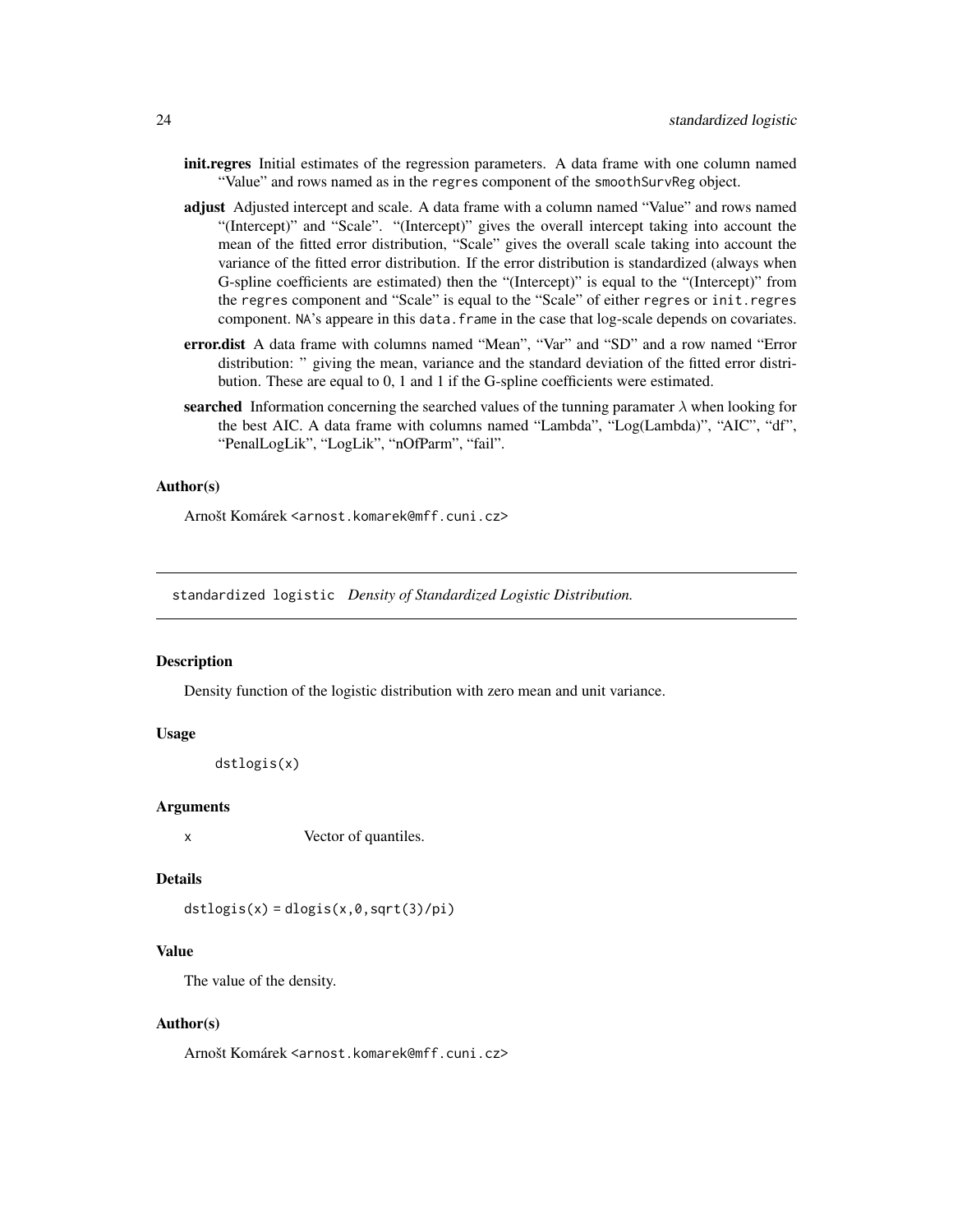#### <span id="page-24-0"></span>std.data 25

# See Also

[dlogis](#page-0-0) for the logistic distribution.

## Examples

```
dstlogis(0)
dstlogis(seq(-3, 3, 0.2))
```
std.data *Standardization of the Data*

# Description

Chosen columns of a data.frame are standardized by using a sample mean and sample standard deviation.

#### Usage

std.data(datain, cols)

#### Arguments

| datain | Input data frame.                                                |
|--------|------------------------------------------------------------------|
| cols   | A character vector with names of the columns to be standardized. |

# Details

For each chosen column the sample mean and the sample standard deviation is computed and then used to standardize the column. Missing values are ignored when computing the mean and the standard deviation.

# Value

A data.frame with same variables as the input data.frame. Chosen columns are standardized.

# Author(s)

Arnošt Komárek <arnost.komarek@mff.cuni.cz>

# See Also

[scale](#page-0-0)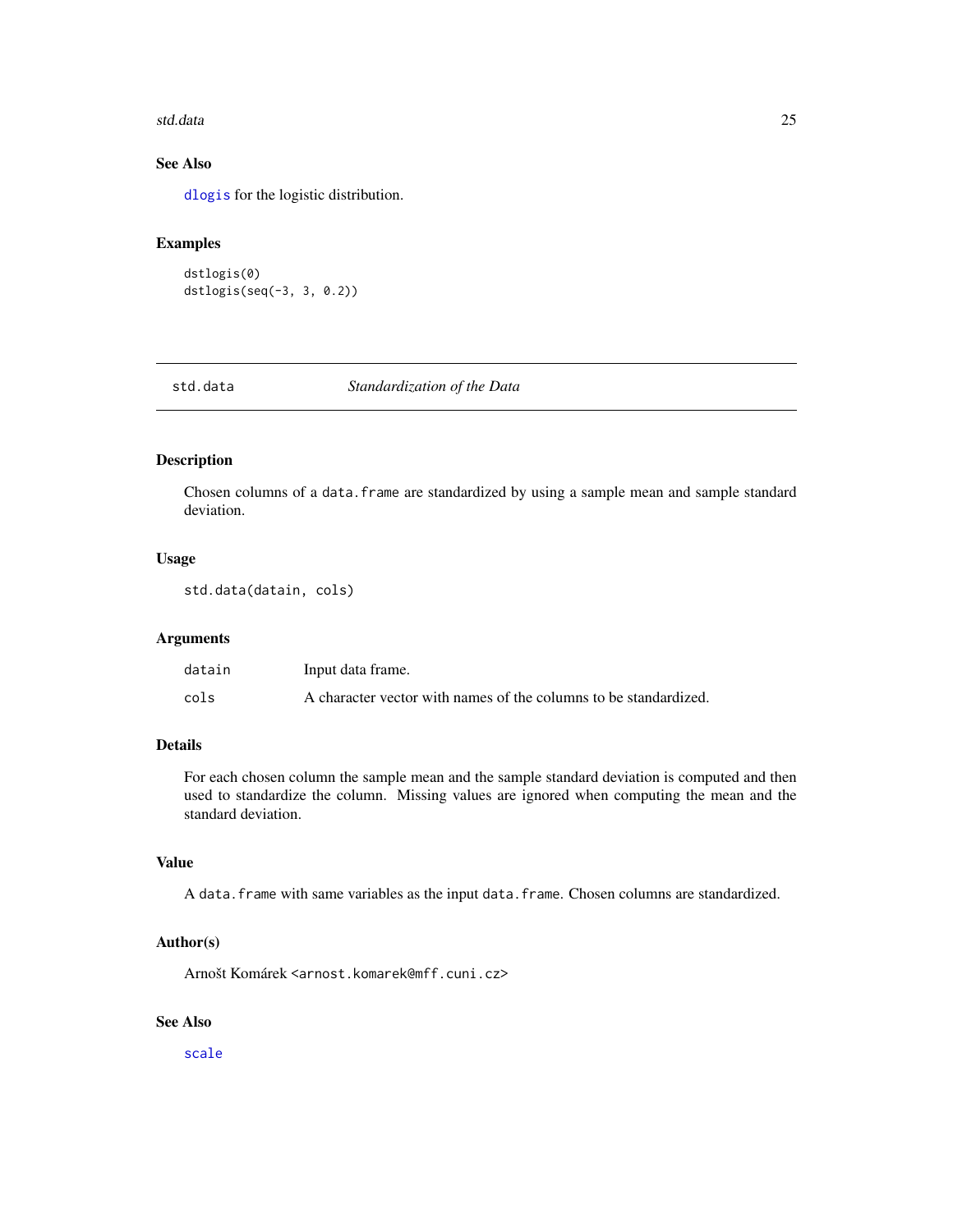#### Examples

```
variable1 <- rnorm(30)
variable2 <- rbinom(30, 1, 0.4)
variable3 <- runif(30)
data.example <- data.frame(variable1, variable2, variable3)
## We standardize only the first and the third column.
data.std <- std.data(data.example, c("variable1", "variable3"))
print(data.std)
print(c(mean(data.std$variable1), sd(data.std$variable1)))
print(c(mean(data.std$variable3), sd(data.std$variable3)))
```
survfit.smoothSurvReg *Survivor Curves for Objects of Class 'smoothSurvReg'*

# Description

Compute and plot survivor function/cumulative distribution function for given combinations of covariates based on the fitted model.

#### Usage

```
## S3 method for class 'smoothSurvReg'
survfit(formula, cov, logscale.cov, time0 = 0, plot = TRUE, cdf = FALSE,
   by, xlim, ylim = c(0, 1), xlab = "t", ylab,
   type = "l", lty, main, sub, legend, bty = "n", cex.legend = 1, ...)
```

| formula      | Object of class smoothSurvReg.                                                                                                                                                                                                                                                                                                                                                                                                                                                                                                                                             |
|--------------|----------------------------------------------------------------------------------------------------------------------------------------------------------------------------------------------------------------------------------------------------------------------------------------------------------------------------------------------------------------------------------------------------------------------------------------------------------------------------------------------------------------------------------------------------------------------------|
| COV          | Vector or matrix with covariates values for which the survivor curve/cdf is to<br>be computed and plotted. It must be a matrix with as many columns as is the<br>number of covariates (interactions included) or the vector of length equal to the<br>number of covariates (interactions included). Intercept is not to be included in<br>cov. If cov is missing a survivor curve for the value of a covariate vector equal<br>to zero is plotted. If there is only intercept in the model the survivor curve based<br>on the fitted error distribution is always plotted. |
| logscale.cov | Vector or matrix with covariate values for the expression of log-scale (if this de-<br>pended on covariates). It can be omitted in the case that log-scale was common<br>for all observations.                                                                                                                                                                                                                                                                                                                                                                             |
| time0        | Starting time of the follow-up as used in the model. I.e. the model is assumed<br>to be $\log(T - time0) = x'\beta + \sigma \varepsilon$                                                                                                                                                                                                                                                                                                                                                                                                                                   |
| plot         | If TRUE the plot is directly produced, otherwise only a data. frame with infor-<br>mation used for later plotting is returned.                                                                                                                                                                                                                                                                                                                                                                                                                                             |
| cdf          | If TRUE cumulative distribution function is plotted instead of the survivor func-<br>tion.                                                                                                                                                                                                                                                                                                                                                                                                                                                                                 |
| by           | Step for a ploting grid. If NULL it is automatically computed.                                                                                                                                                                                                                                                                                                                                                                                                                                                                                                             |

<span id="page-25-0"></span>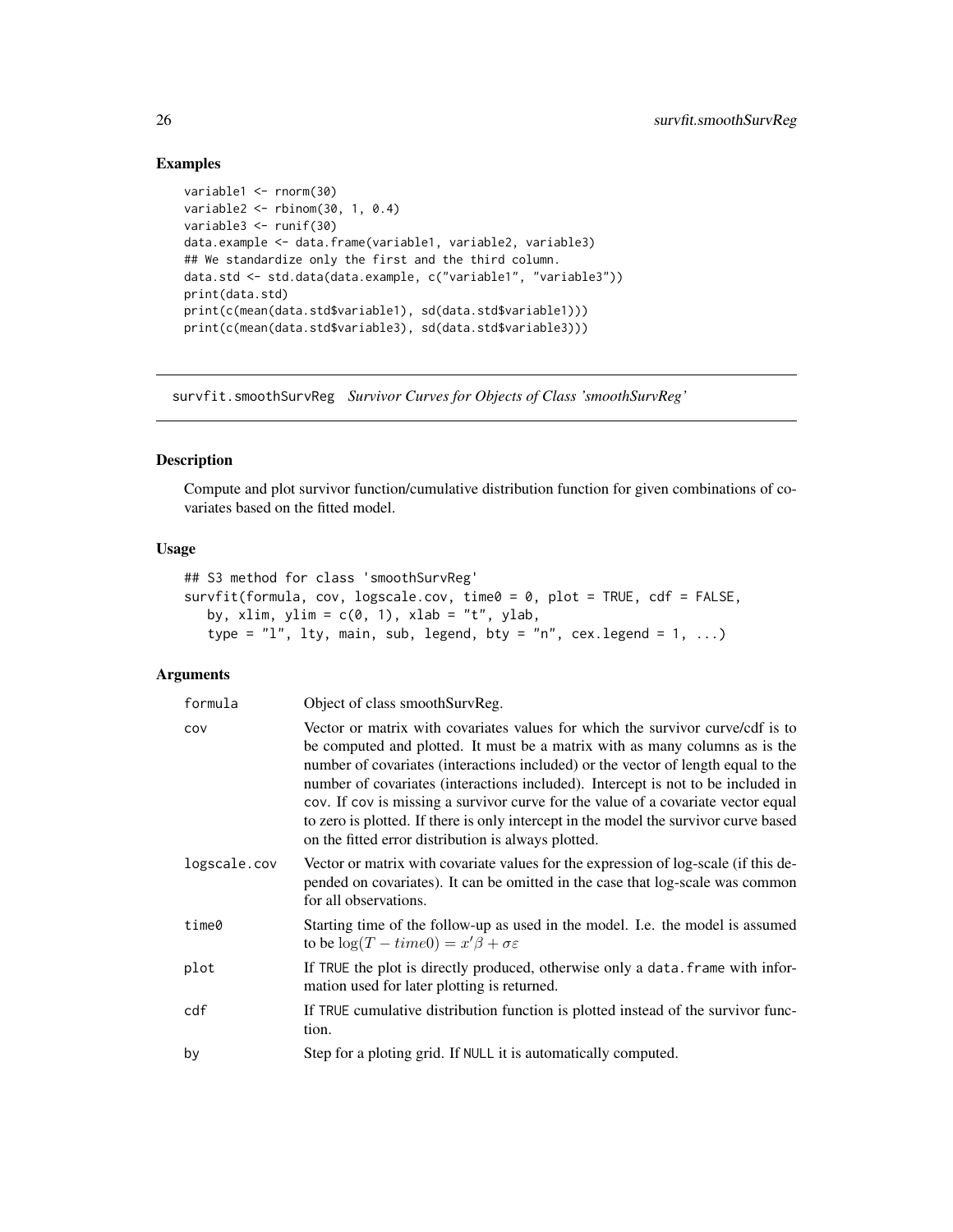<span id="page-26-0"></span>

| xlim, ylim  | Arguments passed to the plot function.                  |
|-------------|---------------------------------------------------------|
| xlab, ylab  | Arguments passed to the plot function.                  |
| type, lty   | Arguments passed to the plot function.                  |
| main, sub   | Arguments passed to the plot function.                  |
| legend, bty | Argument passed to the plot function.                   |
| cex.legend  | argument passed to cex argument of the legend function. |
|             | Arguments passed to the plot function.                  |

# Value

A dataframe with columns named x and y where x gives the grid and y the values of the survivor/cum. distribution function at that grid.

# Author(s)

Arnošt Komárek <arnost.komarek@mff.cuni.cz>

# See Also

[smoothSurvReg](#page-14-1), [plot](#page-0-0)